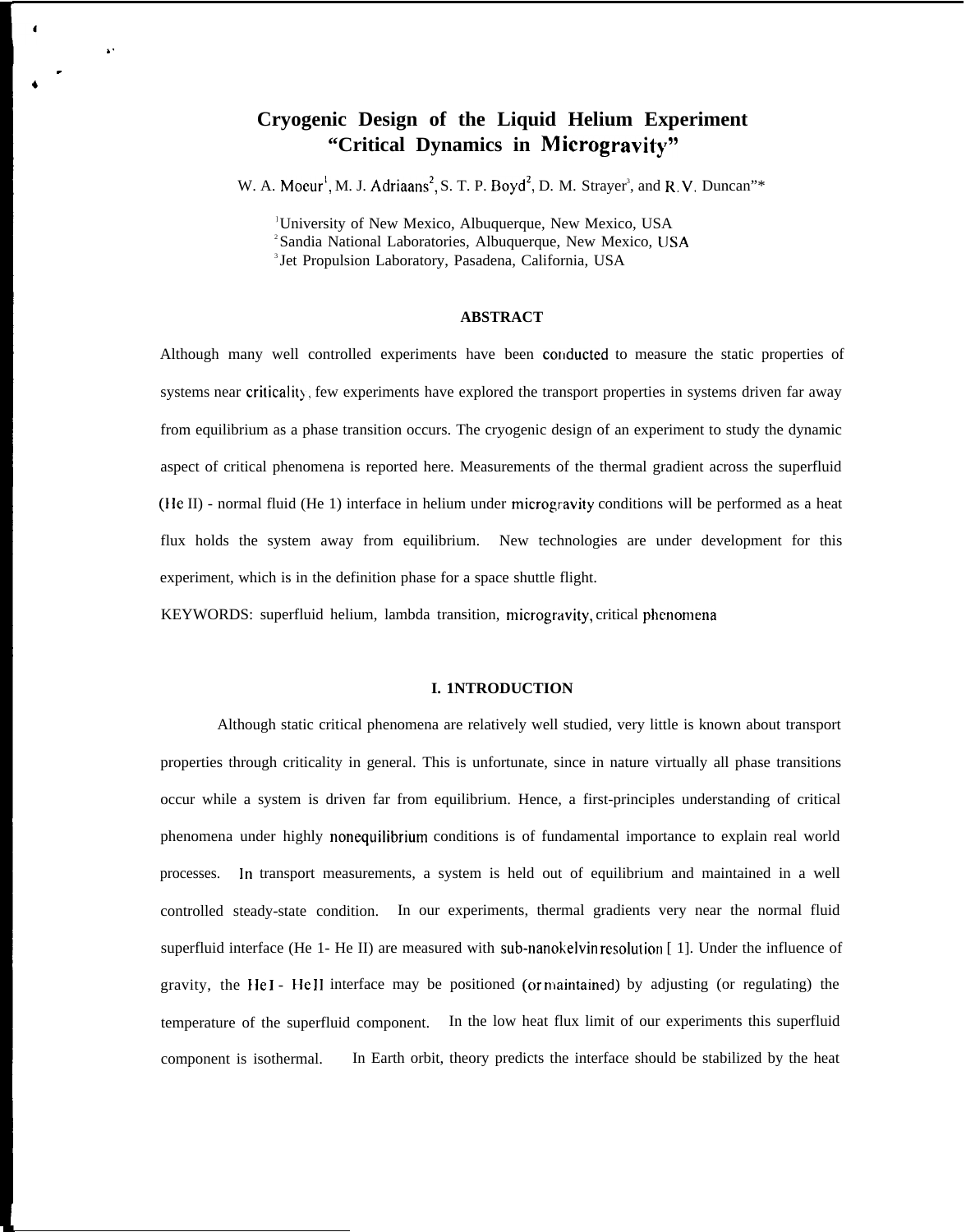flux **[2];** however once in Earth orbit, these experiments do not depend upon this predicted stabilization in order to obtain data.

●

The superfluid transition in pure liquid  ${}^{4}$ He provides an excellent opportunity to test modern theories of second-order phase transitions. The  ${}^{4}$ He sample is ultra-pure; the  ${}^{3}$ He isotope, which may be purified to a few parts in  $10^{12}$  presents the only impurity [3,4]. Unlike solid systems which, even in the high-purity limit support vacancies and grain boundaries, 'He near its superfluid transition is homogeneous. According to the Psi Theory [5], superfluid helium can be described by a two-component order parameter, often referred to as the "wavefunction of the condensate." In most critical phenomena studies, the field conjugate to the order parameter creates a rounding of the transition. The <sup>4</sup>He superfluid transition is unusual in that the conjugate field is not physical [5], and hence the superfluid transition in  ${}^4He$ remains sharp. Since the superfluid transition temperature,  $T_{\lambda}$ , varies with pressure (-113 bar/K near saturated vapor pressure [6]),  $T_{\lambda}$  varies with height along a column of <sup>4</sup>He subject to gravity. To avoid gravitationally induced sample pressure gradients, precise heat capacity measurements in bulk <sup>4</sup>He were conducted in lhe I,ambda Point Experiment (LPE) in Earth orbit in late 1992 [7]. Another heat capacity experiment, the Confined Helium Experiment (CHeX), performed in a confined geometry where finite-size effects are measurable, is now under development for space deployment in 1997 [8]. Our thermal conductivity experiment, Critical Dynamics in Mictogravity (DYNAMX), is tentatively planned for flight aboard the Space Shuttle in the year 2000.

I'his paper documents the cryogenic apparatus and procedures which are currently used in the prototype instrument to obtain data on Earth. Modifications of this apparatus for the flight version, together with the intended adjustment of the data acquisition once in Earth orbit, are also discussed. The flight instrument is being designed to fly within the Low-Temperature Research Facility (LTRF) of the Jet Propulsion Laboratory (JPL). The LTRF platform has already flown twice in Earth orbit and is scheduled to fly once again prior to the launch of DYNAMX.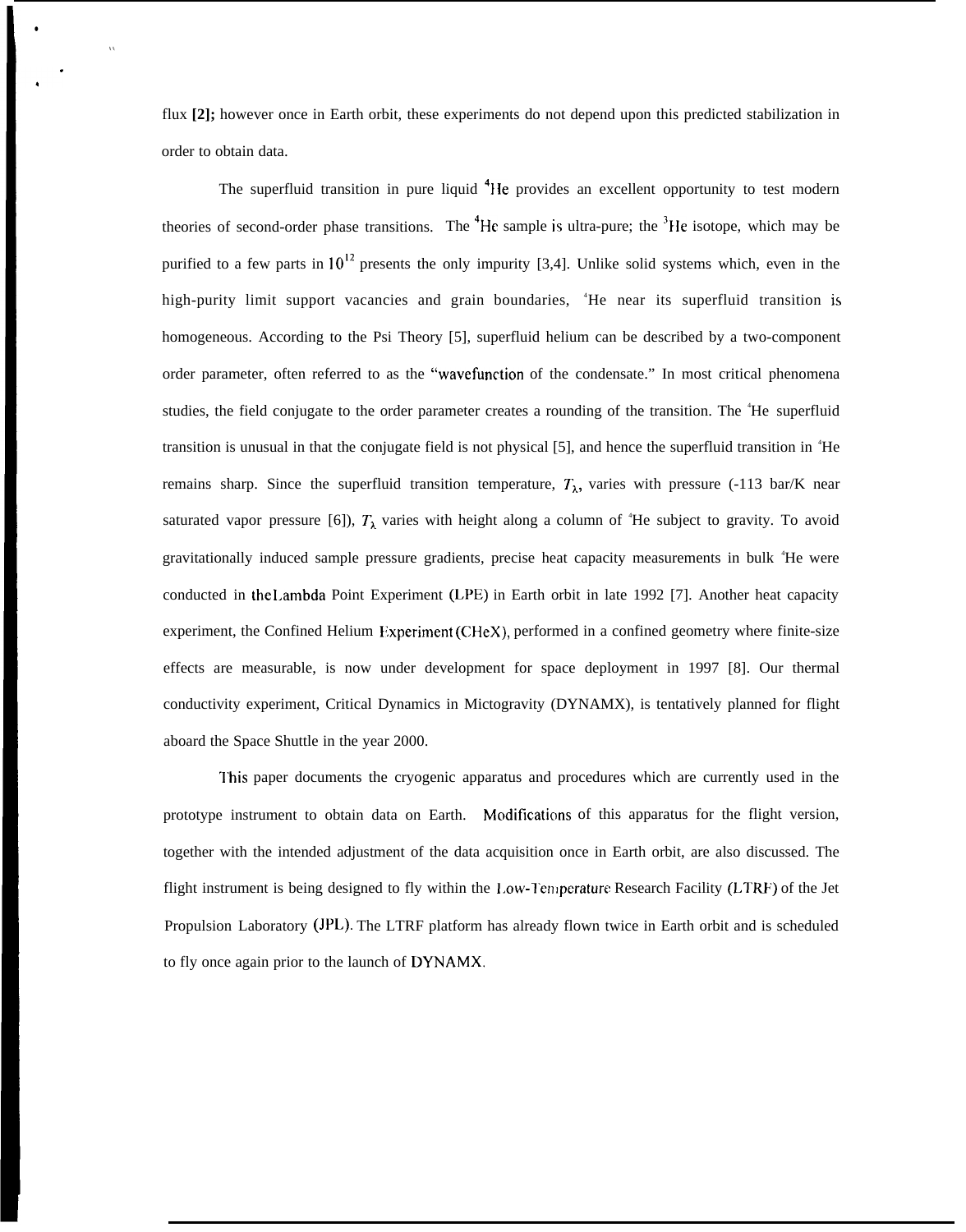# **IL BACKGROUND**

●

\*

Recently, dynamic renormalization group theory has been applied to predict the thermal profile through a He 1 - He II interface subjected to a heat flux Q [9]. This theory predicts that the effective thermal conductivity of the He 1 does not diverge, but rather approaches a finite value which strongly depends on Q as the temperature approaches 7A. If this prediction of a non-ohmic thermal conductivity is verified experimentally, the experiment will constitute the first study of how a system's linear response to an external heat flux breaks clown near criticality. This theory [9] and another theory based primarily on a dynamic scaling approach [2] predict that the width of the He I - He 11 interface decreases with increasing heat flux as Q-x, where  $x - (0.5.5)$  Since this interracial width is essentially the correlation length,  $\xi$ , these measurements would provide the first measurement of how the correlation length in a system at criticality varies with the non-equilibrium parameter (here the constant heat flux).

Both the renormalization group theory [9,1 O] and the dynamic scaling theory [2] predict a depression of the superfluid transition temperature by the heat flux. This effect has been observed experimentally [11], and small discrepancies exist between the theory [9] and the experimental results. Below  $T_{\lambda}(Q)$ , at small Q, the helium is isothermal [11]. The nat ure of the thermal profile within the helium at temperatures in the range  $T_{\lambda}(Q) < T < T_{\lambda}(Q=0)$  is still unknown. Its determination remains an exciting challenge.

So far, measurements of bulk helium properties, especially close to the superfluid transition temperature where boundary effects diverge, are plagued hy the presence of the endplates in the experimental cell. The thermal resistance, also known as the Kapitza resistance, between the superfluid helium and a solid (usually metal) endplate has been observed to be weakly singular at  $T_{\lambda}$  and, for temperatures near  $T_{\lambda}$  to exhibit a sudden onset to a strongly non-ohmic (Q-dependent) behavior which saturates to a Q-independent value for temperatures approaching  $T_{\lambda}$  112,13,14]. Only the origin of the weak Q-independent singularity has been explained theoretically [15]. Although it is much more difficult to measure the thermal boundary resistance between normal fluid helium and the endplate, initial studies [ 15, 16,17] suggest that a singular (and possibly Q-dependent) boundary resistance exists on this side of the transition as well. The depression of the superfluid transition temperature with a heat flux was measured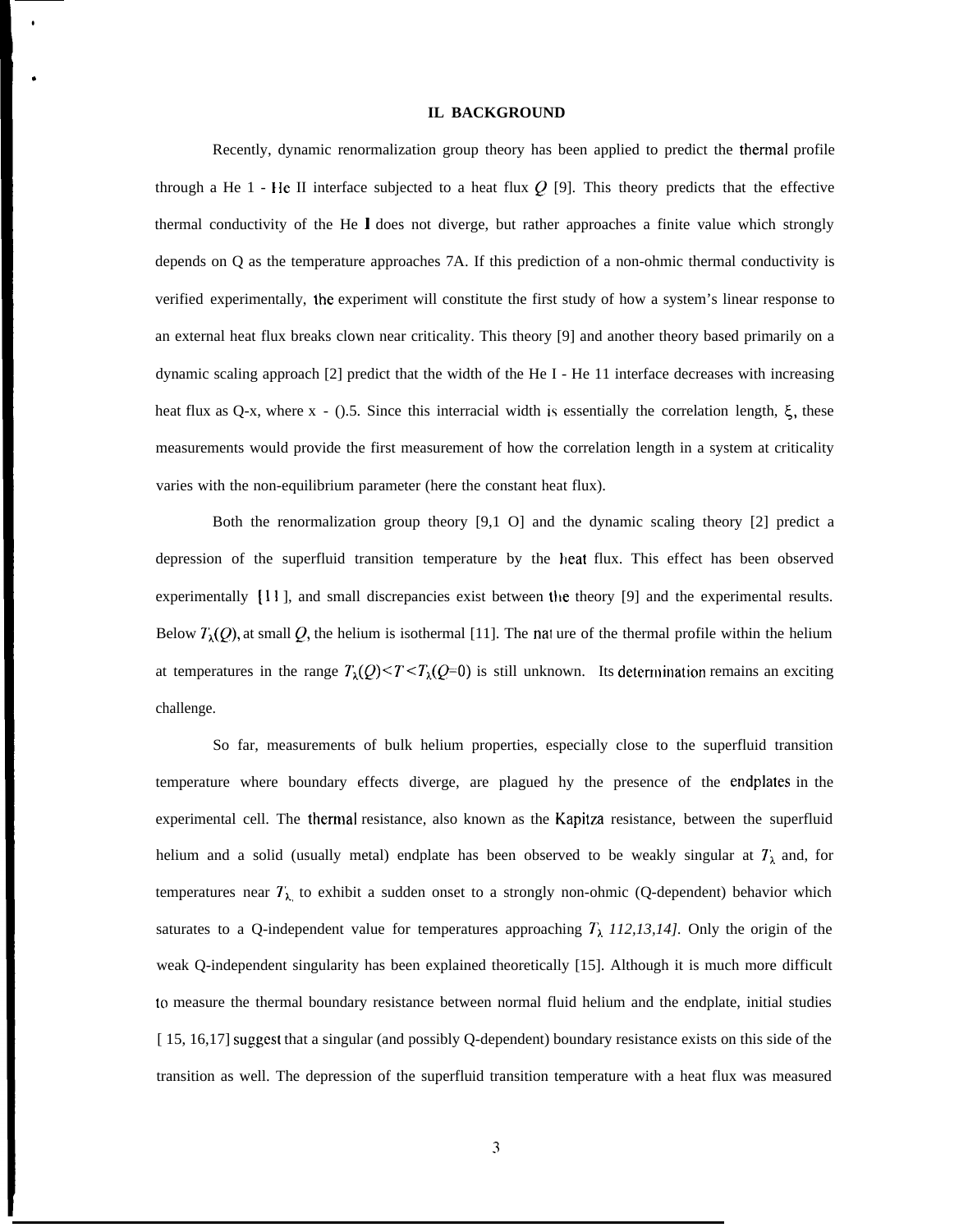with the He 1 - He II interface forming at the bottom endplate of the cell [11]. Future measurements will measure  $T_{\lambda}(Q)$  when the interface reaches a sidewall platform, thereby minimizing endplate effects. Since endplate effects (which fall off exponentially with the bulk correlation length $\xi$ ) become pronounced at much larger reduced temperatures than do the nonlinear bulk effects, the endplate effects are predicted to be more than an order of magnitude larger than the predicted bulk nonlinear helium properties [9] under study. To make at least a 19'o measurement of these bulk nonlinear properties, thermometers must be located at a distance of at least 10 $\xi$  from either cell endplate. A reduced temperature of  $\iota$ -10-9, where  $\iota$  =  $(T-T<sub>\lambda</sub>)/T<sub>\lambda</sub>$ , may be realistically maintained in our experiment. At this reduced temperature,  $\xi$  -0.22 mm, and the 10<sup>g</sup> rule mandates that the measurements be made at least 2.2 mm from the endplates.

Experiments performed under gravity have qualitatively (yet not quantitatively) confirmed the existence of the nonlinear thermal conductivity region predicted by theory [18]. These measurements were made in small cells to avoid convection. Hence, in these measurements, it was very difficult to conclusively separate the singular boundary effects from the nonlinear bulk thermal conductivity effects. Since only the helium very near the cold endplate of the cell was in the nonlinear region, most of the remaining helium was in the linear region due to the existence of the thermal gradient across the helium layer. In order to observe other predictions from theory, such as the Q-dependence of the interface thickness (and hence of & at  $t=$  O), it is necessary to measure the actual thermal profile near and through the He I- He II interface with the highest possible thermal and spatial resolution. Only microgravity conditions sustained over many days will permit these effects to be conclusively studied experimentally.

One concern, the need to avoid pressure-induced sample nonuniformity, motivates the microgravity requirements for the static (heat capacity) experiments [7,8]. For Q -0.1  $\mu$ W/cm<sup>2</sup>, this same concern applies to the dynamic measurements. At these small values of  $Q$ , the pressure-induced variation in  $T_{\lambda}$  pushes the system away from criticality more than does the resulting thermal gradient in the normal fluid. At the opposite extreme, values of  $Q > 3 \mu W/cm^2$  create such a large thermal gradient in a cell of approximately 7 mm that convection is produced in the normal fluid on Earth [19]. Hence, an earth-based experiment would be unable to measure the diverging diffusive thermal conductivity of the normal state. Performing these experiments in microgravity also permits using larger values of Q. Finally, the width of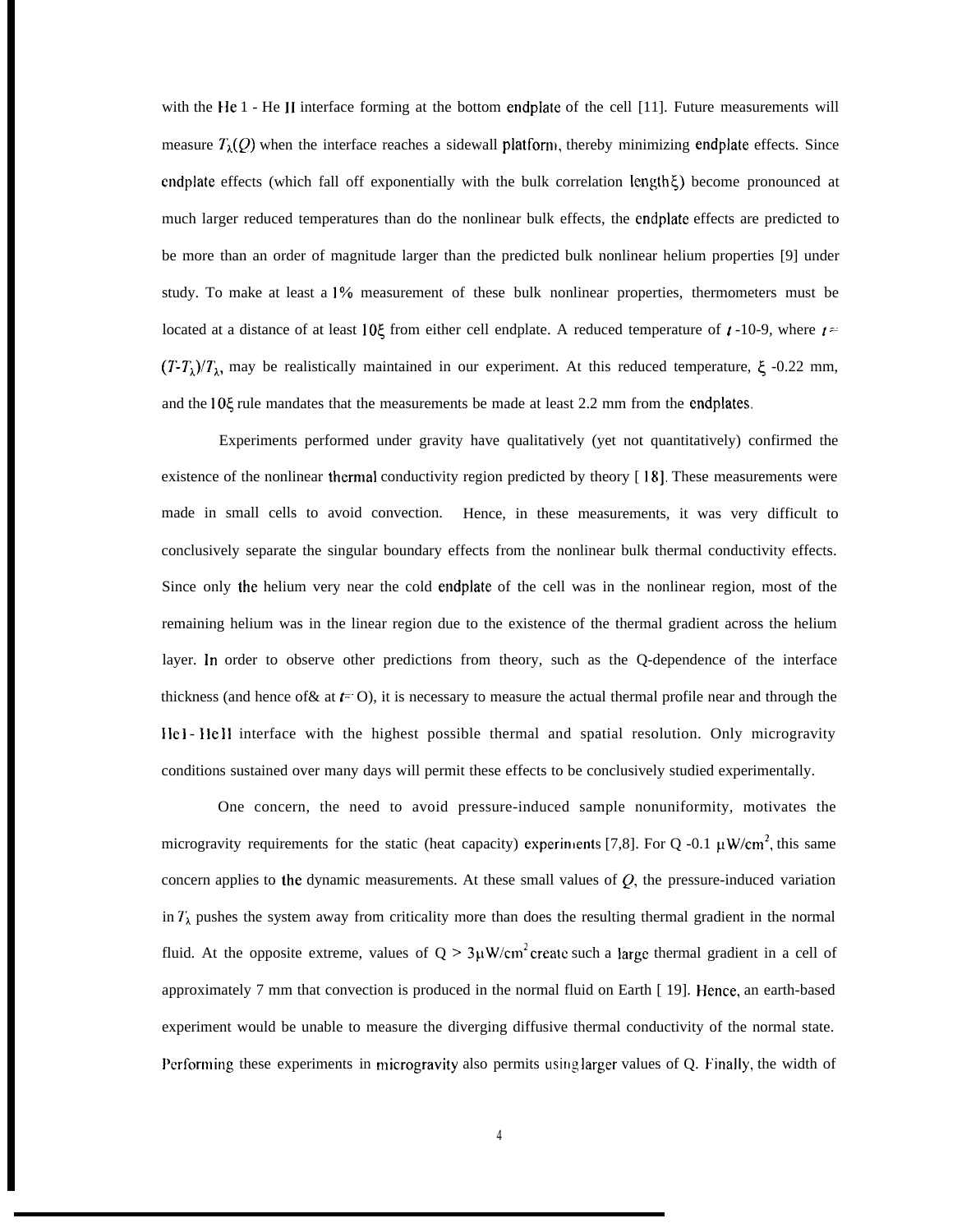the 1 Ie 1- HeII interface has been predicted to vary as  $Q^{\alpha x}$ , with x - 0.5 [2,9]. Under gravity, however, this variation cannot be directly measured since gravity reduces the initial width of the  $Q = O$  interface to only a few tens of micrometers. In orbit, the initial  $Q = 0$  width has been predicted [8] to increase to about one millimeter, making its measurement practical,

## **111. APPARATUS**

#### **General Probe Design**

l-he probe, which is placed inside a vacuum can machined from a single piece of aluminum, consists of five actively temperature-regulated stages thermally connected to each other through known thermal impedances (Figure 1). The uppermost and coldest stage is the I K stage which is strongly connected to the 1 K refrigerator and is not regulated, Four RF SQUIDs attach to their own, separately regulated, copper platform. The temperature of the SQUID stage can be controlled to help prevent stray heat from affecting the high resolution thermometers. The second stage from the top is the isothermal platform which is regulated with a germanium resistance thermometer (GRT). The final stage, before the experimental platform, is the shield stage. The shield stage surrounds the experimental platform to provide isolation from blackbody radiation from the uncontrolled 4 K bath. The shield stage can be regulated with either a GRT bridge or a paramagnetic salt thermometer (PST).

I'he experimental cell has heaters attached to both its top and bottom end plates. The top heater works in conjunction with either the GRT mounted on top of the cell or the top PST to provide temperature regulation. The bottom heater provides the heat flux for the measurements.

All electrical wiring, except the triaxial lines of the  $RF$  SQUIDS, are brought in twisted pairs to a 55-pin hermetic glass-metal connector. This connector is soldered into a brass flange which is in turn bolted to the vacuum can lid using an iridium seal. The RF SQUID signals are brought through the superconducting SQUID housings along rigid stainless steel coaxial lines that are themselves enclosed in stainless steel sheaths to form a triaxial line. This configuration isolates the VHF SQUID bias ground from the low-level signal ground of the cryostat. The triaxial symmetry is broken, however, at the feed-through to the helium bath. I{ere, the two inner conductors are separated and each is fed through its own glass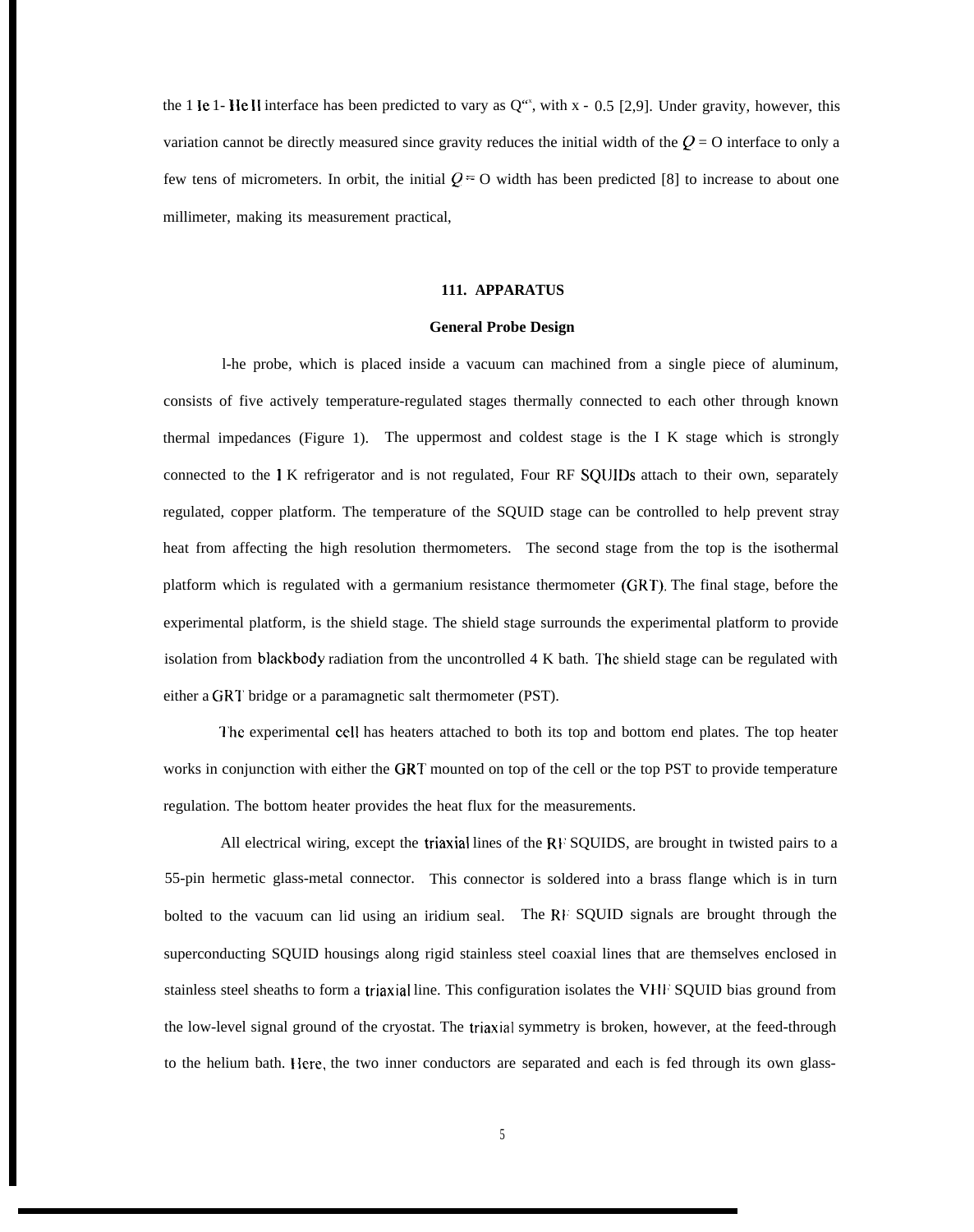metal hermetic insulated pin. Like the 55-pin connector these single pins must be soldered in place using a low temperature solder, and cannot withstand much lateral stress before losing their hermeticity.

"

- +,

The system is cooled below the boiling point of helium by a 1 K refrigerator. The 1 K refrigerator consists of a small OFHC copper chamber which is pumped via a 2.5 cm diameter line with a 0.65 cubicmeter-per-minute direct-drive pump. The pump pulls liquid helium from the bath into the chamber through a 5  $\mu$ m filter and a 10 cm length of 0.15 mm diameter stainless steel capillary with a 0.14 mm diameter wire inserted into it. This arrangement of wire and capillary provides a measured impedance of  $6x10^{11}$  cm<sup>-3</sup> and a cooling power of about 9 mW.

To till the experimental cell, ultra-high purity  ${}^{4}$ He [3] is passed through a liquid nitrogen cold trap and down through the main liquid helium bath via a 0.5 mm diameter stainless steel capillary to the vacuum can. After passing through the vacuum can feed-through the capillary is heat sunk to the 1 K stage. The heat sink removes some heat from the helium before the liquid reaches the cryogenic valve which is thermally attached to the shield stage. After passing, through the valve, the helium fills both the cell and a vapor pressure pot. The vapor pressure pot rests on the shield stage, but is thermally connected to the cell. hence, the vapor pressure pot is isothermal with the experimental cell, The pressure of the helium sample must be maintained to within about 1 mPa to assure that pressure fluctuations do not create any more than a 0.1 nK fluctuation in  $T_{\lambda}$ . A liquid-vapor interface must exist in this vapor pressure pot to maintain saturated vapor pressure conditions in the liquid, In flight, the vapor pressure pot will be replaced by a chamber which creates a vapor pressure bubble out of the cell's heat path. I'he vapor pressure bubble must be greater than one millimeter in radius to avoid pressure corrections from the liquid-vapor surface tension.

## **High Resolution Thermometry**

nigh resolution temperature measurement and control is accomplished in this experiment by using paramagnetic salt thermometers. The thermometers are similar in design to those used in previous experiments near the lambda transition [1]. PSTS work by taking advantage of the temperature dependent magnetic susceptibility of the material used as the sensing element. When the paramagnetic material is placed in an external magnetic field it develops a magnetization proportional to its susceptibility. A change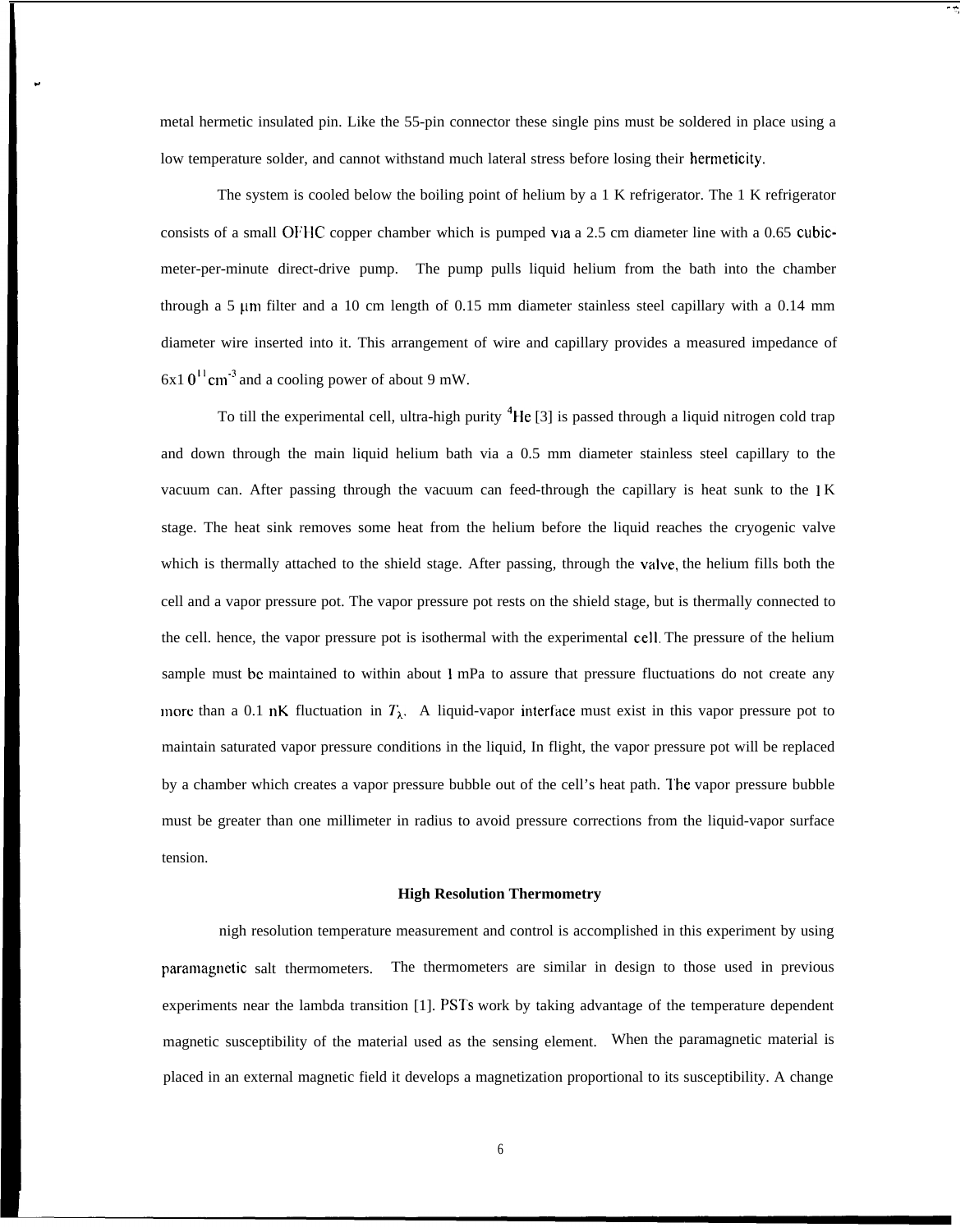in the temperature of the salt therefore causes a change in its magnetization. A superconducting pick-up coil, wound around the salt, maintains a constant magnetic flux through itself by changing the current in the loop to counter the changing magnetic field of the salt. The changes in the current are then measured by an RF SQUID.

. .

Two slightly different t ypes of PSTS have been installed in the 1 YNAMX cryostat. Both are solenoidal and use the paramagnetic salt copper ammonium bromide (CAB). The sensing element used in the first type of thermometer is made up of multiple crystals of CAB grown around an array of copper wires which provides for thermal contact, The sensing element is placed inside a sapphire post which is attached to a high purity  $(>99.999%)$ , annealed aluminum rod. The superconducting pick-up coil is wrapped around tbe outside of the sapphire holder. I'he second type of thermometer is made from a packed powder of CAB. Copper wires are imbedded in the powder for thermal contact. A berylliumcopper cylinder is used to house the packed CAB and its contact wires, and the pick-up coil is wrapped around the outside of the cylinder. The cylinder is then sealed and attached to an annealed copper rod. Both thermometers are placed inside superconducting niobium flux tubes which trap a constant magnetic field of about one kilogauss.

A third type of PST is currently under investigation. Due to the long cylindrical shape of the current thermometers, shuttle launch load vibrations could significantly heat the experiment [20]. To keep the flux tubes cooled and superconducting through the launch. a  ${}^{3}$ He exchange gas must be introduced into the cryostat's vacuum space. Up to two days, during which no data can be collected, will be required to pump this exchange gas out to space. Changing the geometry of the PS'I' to a toroid may lower the vibration-induced heat load and thereby eliminate the need for an exchange gas. A toroidal PST has been built and read out with an inductive bridge [21]. Work is in progress to build and test the toroidal thermometer with a SQUID readout. The sensing element of the toroidal thermometer is a packed powder annulus of CAD with an inner diameter of 1.3 cm, an outer dimeter of 1.9 cm, and a thickness of about 0.6 cm. A 11 O-turn pick up coil is wound around the CA1l toroid. A Stycast 1266 epoxy blank of approximately the same size is then epoxied to the CAB. In order to supply the constant magnetic field for the CAB, approximately 1000 turns of superconducting wire are wound around the toroid. The magnet is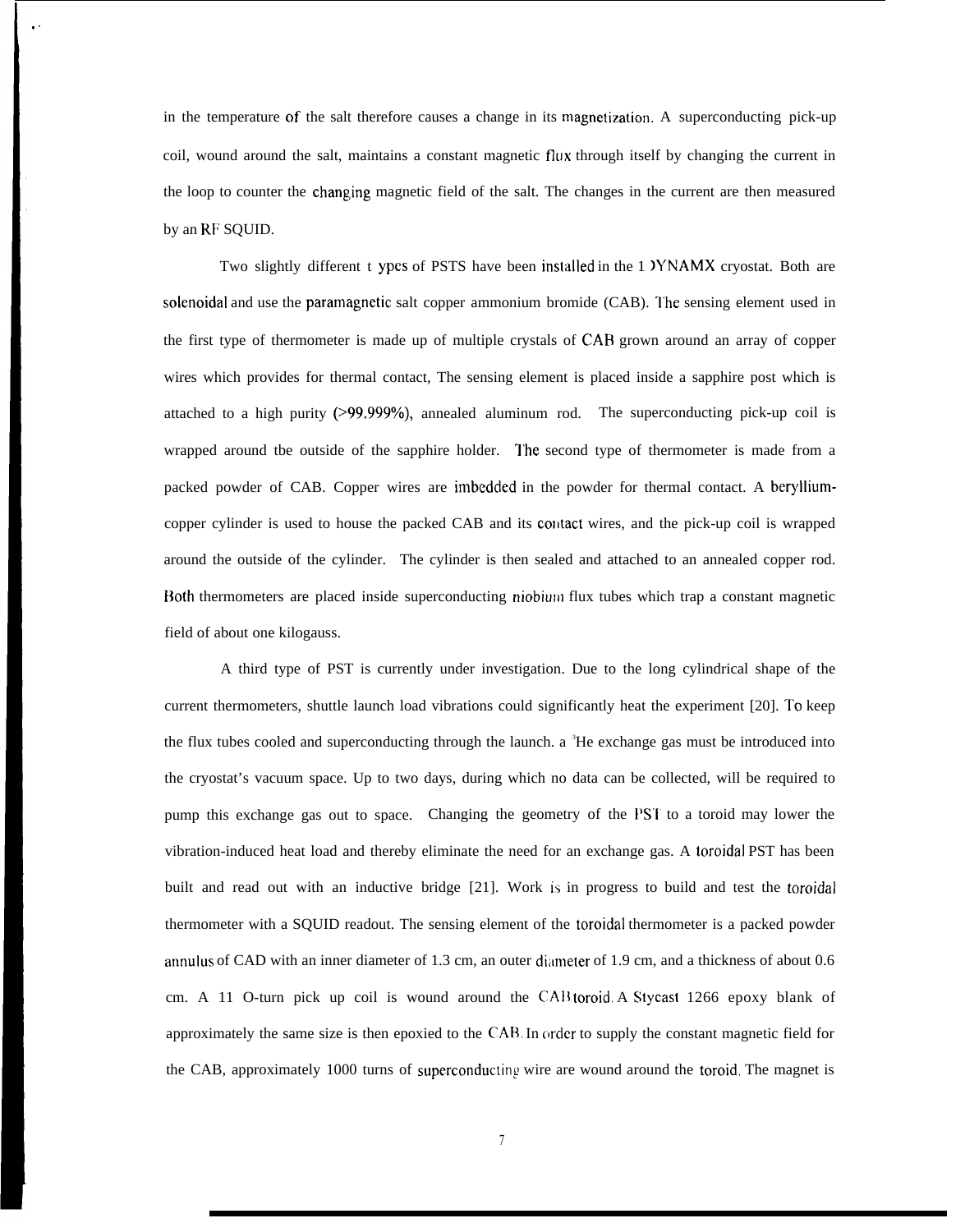intended to run in a persistent current mode. The thermometer is then placed in a superconducting can for shielding. Figure 2 shows the three different types of PSTS.

.,

## **Experimental Cell**

The measurements will be conducted within the experimental cell illustrated in Figure 3. Sidewall platforms 3 and 2, located 253  $\mu$ m and 7 mm from the warmer endplate respectively, are used to measure the temperature profile as the interface is positioned at several locations very close to each ring. Close to criticality, measurements taken with platform 3 are affected by the nearby cell endplate while measurements taken with platform 2 are not. Platform 1, located about 14 mm from the warmer boundary, is used to reference and control the superfluid-phase temperature, and to check for any thermal gradients in the superfluid at the larger values of Q.

The insulating sidewalls of the cell are constructed of aluminum alloy 5456 with a measured thermal conductivity of 0.020 W/cm"K at 2.2 K. The isothermal cell endplates and the thermometry stages located along the cell's length are made of ultra-pure (>99.999%) aluminum which is expected to have a thermal conductivity of about 80 W/cm K  $[22]$ . This all-aluninum cell construction provides advantages over conventional cell designs. The cell is constructed by e-beam welded joints, making it robust to large accelerations and to repeated thermal cycling. In addition, the all-aluminum construction has only about one-third of the total cosmic ray absorption cross-section per unit volume than that of a copper and steel cell construction, resulting in low parasitic heating from cosmic ray absorption once the apparatus is in orbit.

Each thermometry stage is constructed by machining two circular rings with a taper to produce a sharp edge on the inner diameter. Each ring is thermall) attached to its respective high-resolution thermometer through a >99.999% pure, 1 mm diameter, aluminum wire which is threaded into a hole in the platform and welded in place. Following the e-beam wekl of the platform ring to a groove machined into the sidewall, detailed optical studies and an electron microprobe analysis of the weld were performed on a separate test weld, demonstrating excellent joining.

'l'he flight instrument cell will resemble, with a few modifications, the cell described previously. In order to obtain detailed measurements of the non-ohmic thermal conductivity, two thermometers will be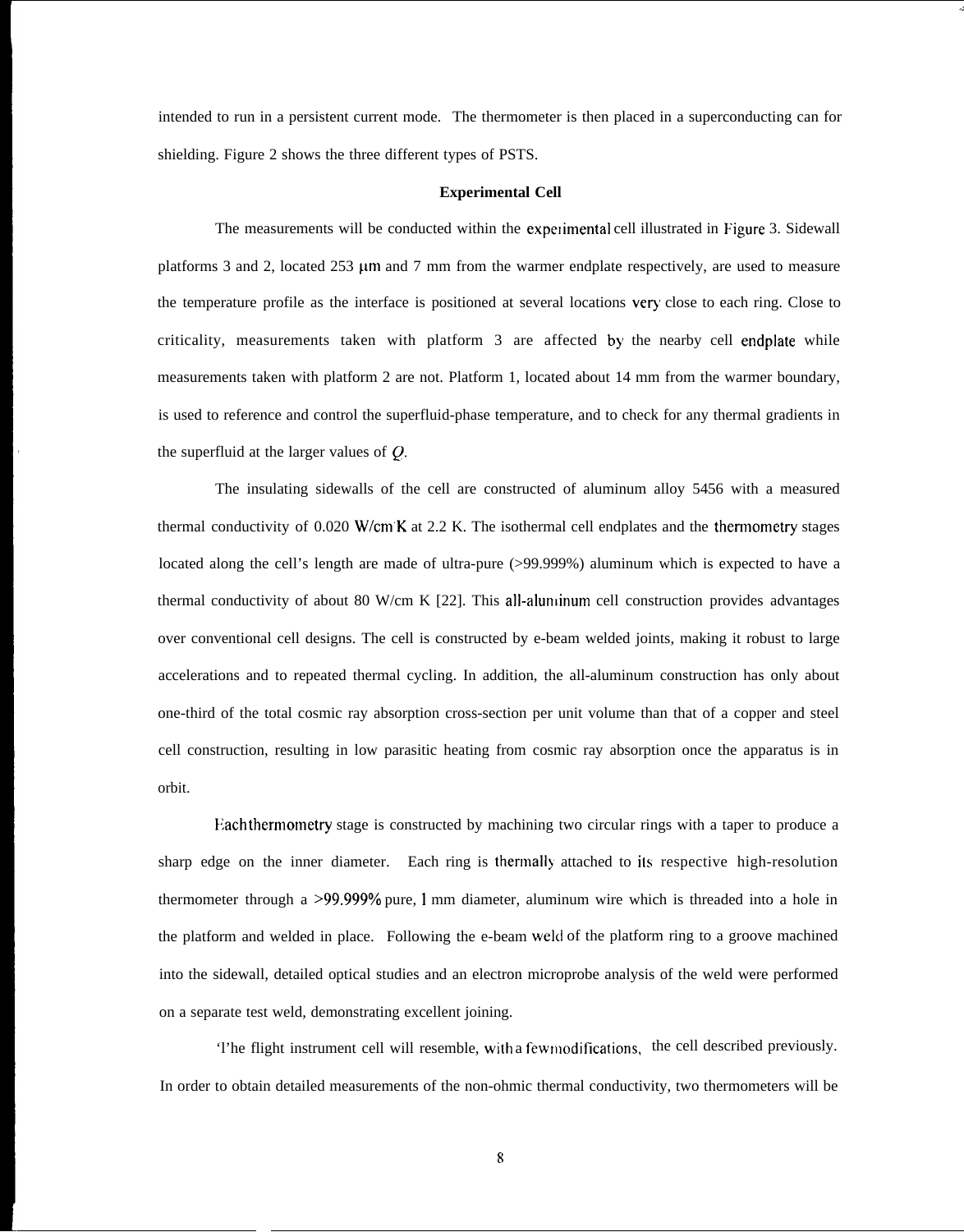located within 200 um of each other near the cooler endplate of the cell. A third thermometer will be located about 5 mm from the cooler endplate in order to detect small gradients in the superfluid phase. Although the He I - He II interface, stabilized by the heat flux rather than by gravity, is predicted  $[4]$  to exist while in Earth orbit, the flight instrument must be designed to function well if this is not the case. The flight instrument will use the cold endplate as platform 1 with an attached PST. If the interface does not exist while in Earth orbit, then this configuration will ensure that the cell's thermal control loop functions well when normal fluid helium completely fills the cell. Although this configuration will experience the adverse effects of the cell endplate's Kapitza resistance between the regulated endplate and the liquid helium [12, 13, 14], at the low heat flux levels intended for this experiment, the Kapitza resistance will be separately measured and the bulk temperature can easily be determined.

## **Cryogenic Valve**

A cryogenic valve (Figure 4) is installed in the cell fill line at the radiation shield stage. The valve is hydraulic, using helium as a working fluid [25]. Prior to data collection, the valve is closed and the portion of the cell till line which connects to room temperature is evacuated. This procedure isolates the cell from pressure variations due to thermal fluctuations and acoustic noise, which would otherwise propagate down to the cell from warmer regions. The use of a preloaded spring, makes the cryogenic valve normally-closed. The parasitic heat capacity and thermal conductance of the valve can be greatly reduced by pumping out the hydraulic volume and the valve actuating line before data collection. For space flight, having both the cell till line and the valve actuating line evacuated before launch provides a measure of security against any possible venting of helium into the guard vacuum. Also, because the cryogenic valve is launched in the closed position, it can more easily withstand launch loads. 'l'he version of the cryogenic valve used in the ground experiment permits rapid replacement of the needle and seat by remaking 2 iridium O-ring seals; no soldering is required. The ease of rapid replacement permits us to evaluate different needle/seat materials and geometries. Our experience with the ground experiment cryogenic valve is guiding development of a smaller version with a permanent needle and seat. The smaller valve will mount on the same thermal platform as the experimental cell. Mounting the valve on the cell's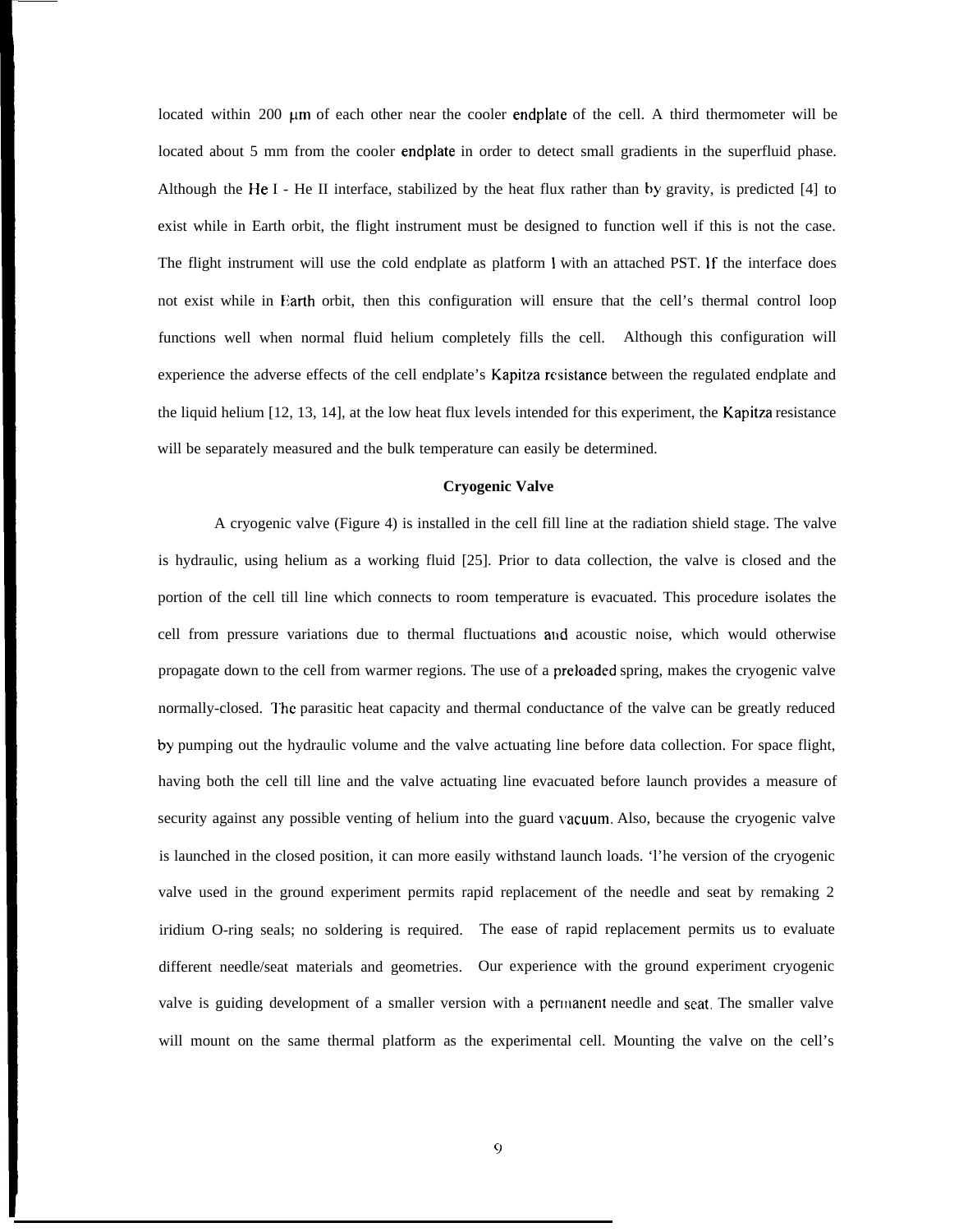thermal isolation platform will eliminate the superfluid thermal link between the cell and the radiation shield stage when the cell till line is evacuated.

## **IV. EXPERIMENTAL PROCEDURES**

The coarse temperature regulation in the ground-based system is accomplished by feeding the outof-balance signal from a GRT bridge to a Linear Research LR-130 proportional-integral-differential (PID) temperature controller. The LR-130 in turn provides current to a 5 k $\Omega$  resistive heater which is mounted on the stage to be regulated. This technique allows microkelvin regulation in a one Hertz bandwidth. The thermometry bridge consists of a resistive leg, composed of the GRT and a reference resistor located down in the cryostat, and an inductive leg at room temperature. The inductive part, a Gertsch 6-digit ratio transformer, is tuned until it balances the resistive half of the bridge. The out-of-balance signal is detected by a PAR 124A lock-in amplifier which also provides the bridge excitation voltage. This voltage is kept to less than 5 mV across the bridge to minimize self heating of the GRTs. Higher resolution temperature control is achieved by using the signal from a paramagnetic salt thermometer to drive a heater either via the same I, R-1 30 as above, or a computer generated PID signal. Controlling the temperature with the PST system will allow sub-nanokelvin regulation.

I'he copper ammonium bromide salt thermometer's signal is detected by a Quantum Design SQUID magnetometer. The RF SQUID'S signal is first amplified by a Quantum Design model 2000 preamplifier located close to the top of the cryostat and then sent to a model 2010 controller. A custom built flux counter computer board is used to increase the dynamic range of the SQUID controller. This board, based on a design of Professor John Lipa's gl oup at Stanford University, was supplied to the project by the Jet Propulsion Laboratory. The flux counter board provides all reset signals to the SQUIDS and keeps track of how many resets have been sent. Software then accesses each flux count stored on the board which, when combined with its corresponding analog signal from the SQUID controller, represents a relative temperature with sub-nanokelvin resolution. I'he analog portion of the signal is digitized by a National Instruments 16-bit data acquisition board.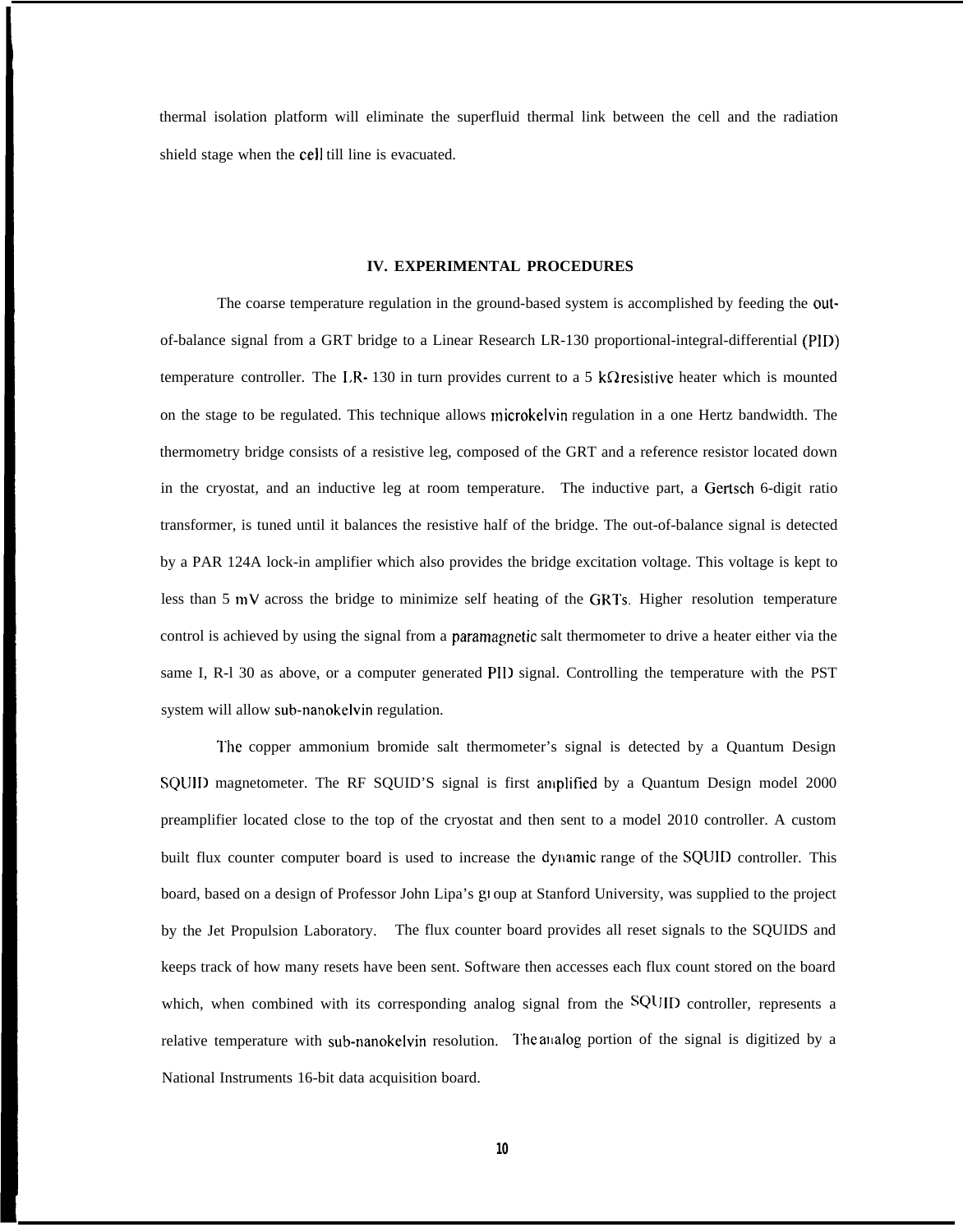The magnetic field used to charge the PSTS is provided by a 2400-turn superconducting magnet wound around the tail section of the vacuum can. Typical charging fields of about 300-1000 Gauss are used. Once the field is applied, the PST shields are cooled through the superconducting transition temperature, and the external field is turned off. I'he magnet current leads are then withdrawn from the dewar to lessen boil off.

.,

Data arc obtained in the experimental cell by following procedures used previously in a similar experiment performed by Duncan, Ahlers, and Steinberg [11]. A constant heat flux is applied by the heater at the bottom of the cell and the temperature of the cell is controlled by the PST attached to thermometer platform 1 (top ring of the cell) and a heater located at the top of the CCII. I'he temperature at the top of the cell is slowly rarnpcd up toward the normal fluid transition. A ramp rate of a few nanokelvin per second has been achieved. 'l'he temperatures of the other two sidewall thermometers (platforms 2 and 3) are monitored until the He 1- } Ie II interface has passed platform 2. Measurements will be performed for heat fluxes in the range of 4 nW/cm<sup>2</sup> to 3  $\mu$ W/cm<sup>2</sup> providing overlap to the data of Liu and Ahlers [ 18].

## **V. THERMAL MODELING**

#### **Thermal Model: Probe**

I:igurc **5** displays the thermal model which has been developed to predict the steady-state thermal profile throughout the cryostat during data taking. This thermal model is useful for design and engineering applications, such as the prediction that the cell and PST stage could be raised to above  $10 K$  to recharge the PST flux tubes without disrupting the 1 K refrigerator operation. I'his prediction was confirmed experimentally.

Assume data is being taken with the thermometer attached to the lower cell ring, which is designated as node 8 in the thermal model. The nylon base, \vhich provides structural support for the cell and 1'S1's, allows a thermal conductance between this stage and the PST attached to the shield, node 4 in the thermal rnodcl. Notice that this heat conduction may be countered by adjusting the temperature of, and hence the heat leak from, the SQUID stage (node 2). This adjustment permits a heat balance at the sidewall thermometer stage, node 8, which is being used in tile data taking Hence, data may be taken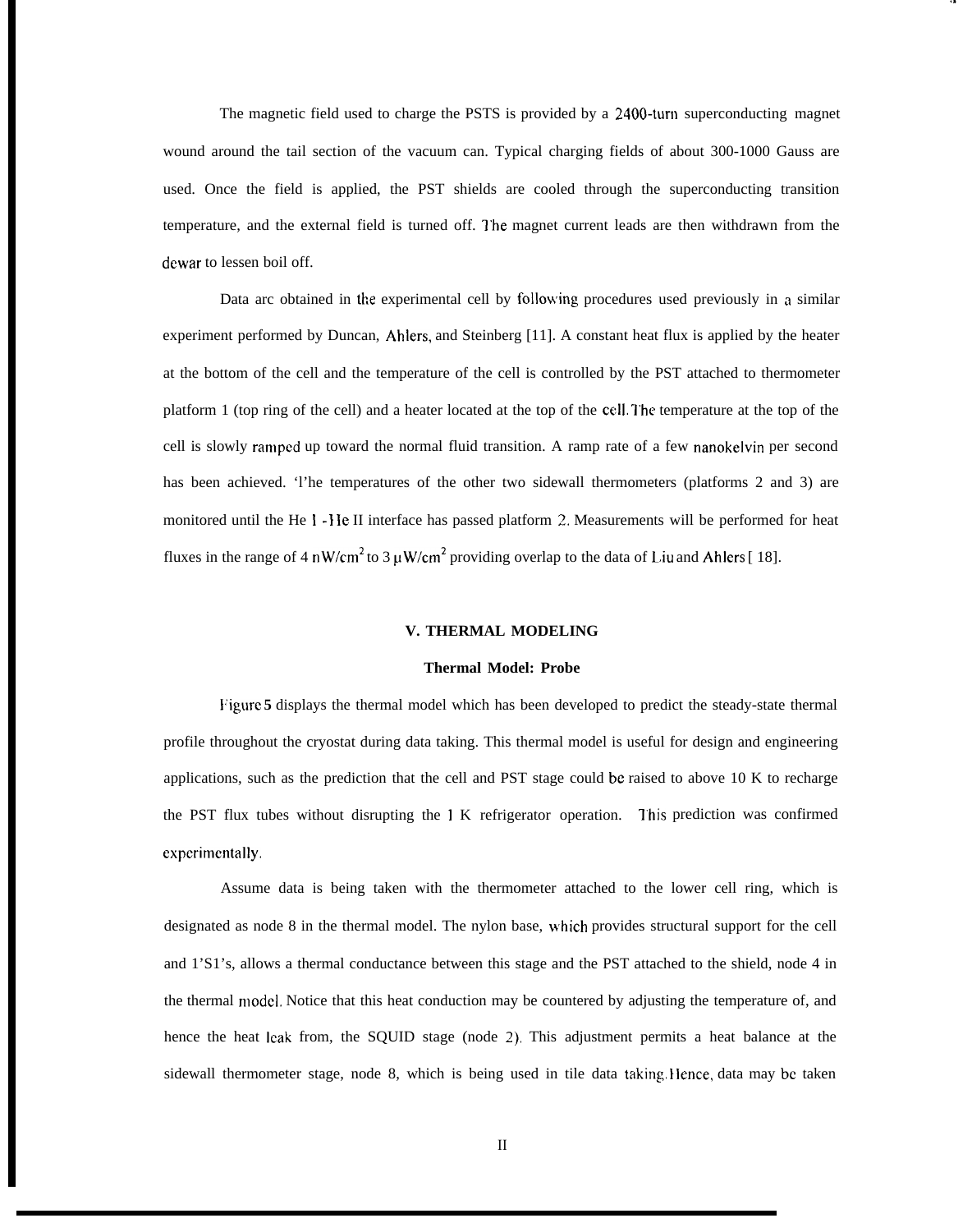without systematic errors associated with stray heating or cooling from the thermometry stage. Once in Earth orbit, this adjustment of the SQUID stage temperature will allow for compensation of cosmic-ray heating of the sidewall platform used in data acquisition. This heating may vary throughout the orbit, and certainly will vary with any altitude or attitude changes throughout the mission. Typically, the variation in the radial heat flux from the cell sidewall platform is about  $2nW$  per 1 mK change in the SQUID stage temperature, with the nulling SQUID stage temperature set at about 2.45 K. The conductance of this thermal model are updated as more data are obtained. This thermal model also allows the impact of different materials selections to be evaluated before the flight instrument is developed.

## **Thermal Model: Experimental Cell**

'l'he thermal performance of the experimental cell has been simulated to optimize the sidewall design, and to investigate the cell's ability to resolve the subtle thermal profiles associated with the nonlinear region very near the interface. In all the thermal simulations discussed here, the normal fluid helium bulk thermal conductivity  $\lambda$  is approximated [23] as  $\lambda(t,0) = [\lambda^{4}(t,0) + \lambda^{4}(0,0)]^{1/4}$ , where the zero-Q thermal conductivity is approximated [16] as  $\lambda(t,0) = (122.2 + 7.05 \, t^{0.48}) \mu$ W/cm K and the  $t = 0$ limit of the thermal conductivity is taken as its theoretical value [9] of  $\lambda(0, Q) = 27,400^{\circ}\text{C}^3$ 1  $\mu$ W/cm K where Q is in units of  $\mu$ W/cm<sup>2</sup>. In the equations above, the reduced temperature is defined relative to  $T_{\lambda}(Q=0)$ . For  $T \leq T_{\lambda}(Q=0)$ , the superfluid phase, the helium is forced isothermal by selecting  $\lambda$ (superfluid) = 10,000 W/cm'K. In these simulations the thermal conductivity of the aluminum alloy is taken to be 0.01 W/cm<sup>'</sup>K and the conductivity of the >99.99996 pure aluminum is taken to be 100 W/cm K. The thermal boundary resistance,  $R<sub>K</sub>$ , between all metal surfaces and the liquid helium is taken to be constant at 0.4 cm<sup>2</sup>K/W. In these simulations, the He I - He 11 interface is forced to remain at some height,  $\delta$ , above the sidewall thermometer platform. The helium sample is taken to be isobaric, as in Earth orbit, A simulation of the thermal profile near the sidewall platform  $\iota$  ing is displayed in Figure 6. here the He I-1 IeII interface is located at  $\delta = 50 \mu m$  above the platform ring and normal fluid exists at the position of the platform. A constant heat flux  $Q = 0.1 \mu W/cm^2$  flows through the cell from the bottom to the top. Notice that the radial thermal gradient in the cell is large within about 1 mm of the sidewall. The temperature read by the sidewall platform ring differs from the helium temperature near the center ( $r = 0$ ) of the cell, The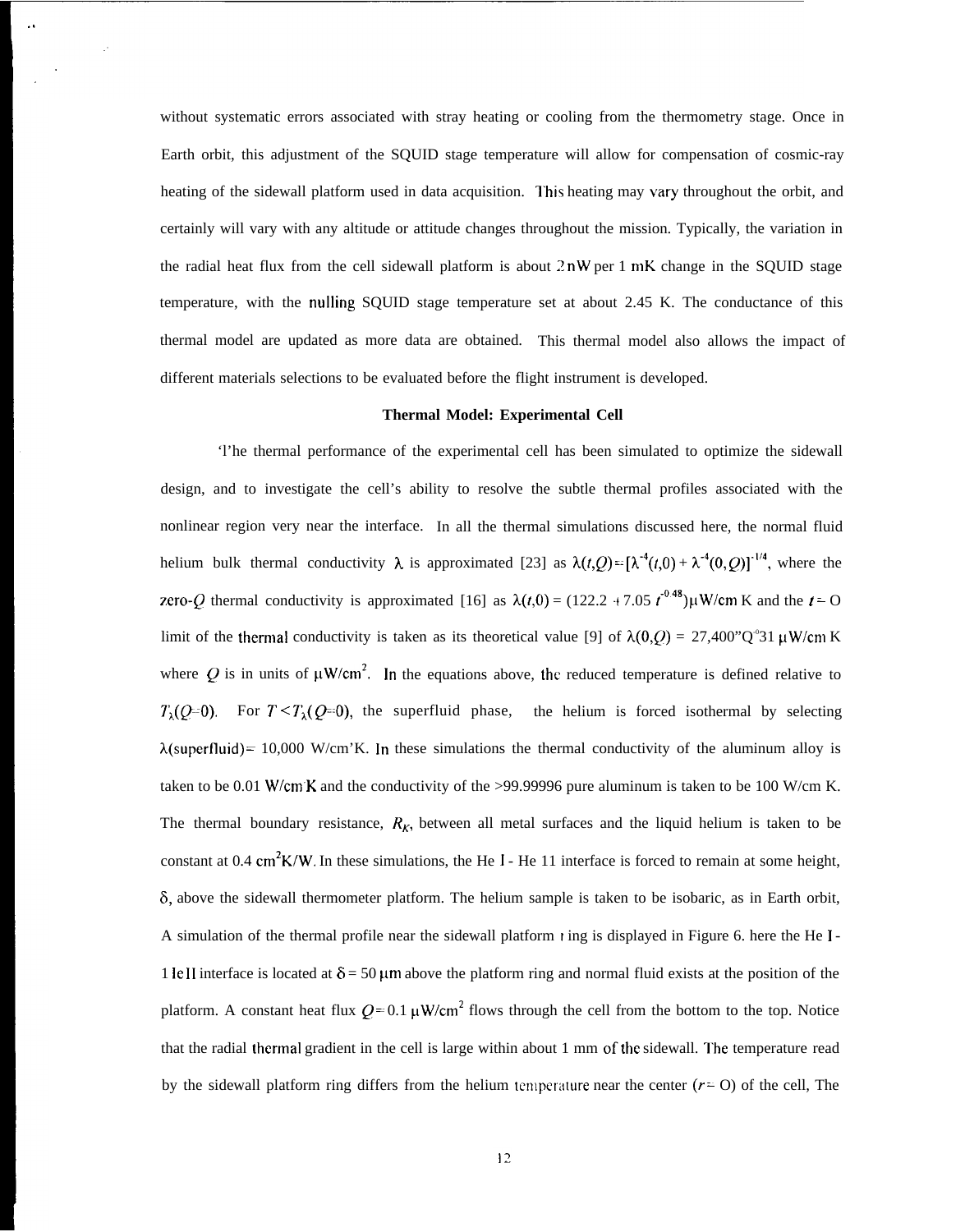helium temperature near the center of the cell, where no radial temperature variation is noticed, is taken to bc the true bulk helium temperature since it shows no sensitivity to the measurement apparatus at the sidewall located at  $r = 8.35$  mm. The difference between the actual height of the sidewall thermometer and the position of the temperature isotherm that it measures, A, is determined graphically as displayed in Figure 6. For a radial heat flux of zero, A is zero. For a given  $Q$ , the variation of A with  $\delta$  is weak and readily correctable, making the ultimate data analysis in this experiment possible and not limited by these thermal offsets. Although virtually no heat is generated or absorbed in the thermornetry platforms, the abrupt change in the sidewall's effective thermal conductivity in the vicinity of the platform creates a radial component of the heat flux which perturbs the otherwise purely axial heat flux through the cell. This radial heat flux integrated over the entire cell must equal zero since no sources or sinks are present on the platforms. The effect of the thermometry platform's shape, depth of penetration, and proximity to an cndplate has been simulated and reported previously [2.4].

Table 1 displays the variation of A with  $\delta$ . Notice that A is primarily a function of  $\delta$ , and that it varies little with S, and hence with the distance from criticality. The corrections for the radial thermal gradient primarily depend on  $Q$ , and not on the reduced temperature. Experimentally, the superfluid temperature, controlled by a servo loop, is varied so as to position the interface near one of the sidewall thermometry platforms while a constant heat flux passes through the interface. Therefore, only smal I corrections for the variation of A with  $\delta$ , and hence with the superfluid temperature, need be applied as the data are taken.

## **Cosmic Ray Heating**

**Cosmic** rays and trapped ions in the South Atlantic Anomaly (SAA) act both on the PSTS and on the experimental cell. I, PI? carried charged particle monitors that permitted the analysis of the effects of these ionizing radiations on the calorimetric data [20,26,27]. '1 he most significant effect was the increase of noise levels on the PSTS by nearly a factor five over those observed on the ground [20]; this noise increase led to reduced resolution in the temperature measurements. Some of this increase resulted from the unhappy circumstance that the cosmic ray events occurred at about the same rate  $(1-3)$  per second) as the PST signals were sampled ( I Hz), which was near the thermal relaxation rates of the PSTS. The noise

I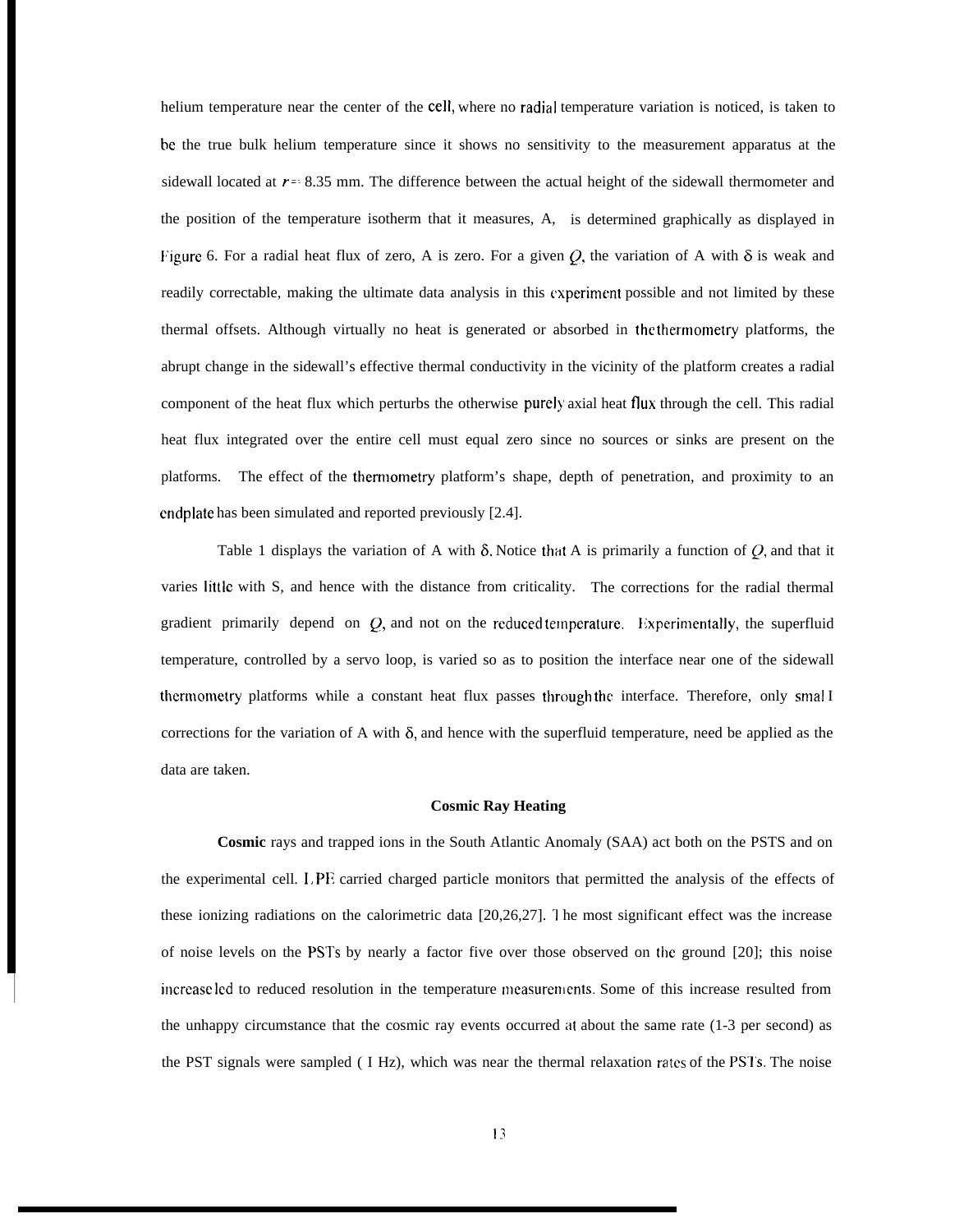increase can be reduced to an insignificant level if two improvements are made [26]; improve the thermal contact of the PSTs to the helium sample to reduce the thermal relaxation time and increase the sample rate on the PSTS. Both of these measures are planned for the low temperature m icrogravity flight of CHeX, where the noise levels in orbit are not expected to be significantly higher than on the ground [28]. The second effect of the ionizing radiation is heating of the helium sample. On LPE the -350 gram calorimeter was heated about 0.27-0.8 nW away from the SAA, and 5 nW in the SAA.

DYNAMX requires the same high resolution of its PSTS as the othei flight experiments to get the best temperature data, Therefore, DYNAMX will employ the same improvements that are being applied to CHeX. DYNAMX will go further by using high-conductivity aluminum in the thermal links of the PSTS to the experimental cell. The thermal conductivity of this aluminum is expected to outperform the copper used in I,PE and CHeX. The lower density of the aluminum will also lead to less heating from cosmic ray hits on the PSTs. These measures should lead to sub-nanokelvin temperature resolution by the PSTs while in orbit. The DYNAMX flight cell is expected to have aboul one-tenth the mass of the LPE calorimeter, so, with the reduced liquid helium sample volume, the radiation heating will result in a warming of the sample and cell approximately equal to that seen in the I.PE mission. However, since DYNAMX is applying heat currents for the experiment and for temperature control, the radiation heat inputs will affect I)YNAMX less than they did LPE. Very little of the cell mass is located at the warm end of the DYNAMX cell, so radiation heating will be on the order ofpicowatts therr. Most **(-95'%.)** of the DYNAMX cell mass is at the cold end, where the temperature is controlled by a servo loop that applies about 50 microwatt to maintain the temperature. A few nanowatts of radiation heating will have little effect at this location. The SAA passages will cause significant heating only for the lowest, approximately 50 pW, heat currents applied to the warm end of the cell. With careful planning of the experiment, the low heat current data can be obtained in orbits which do not encounter the SAA.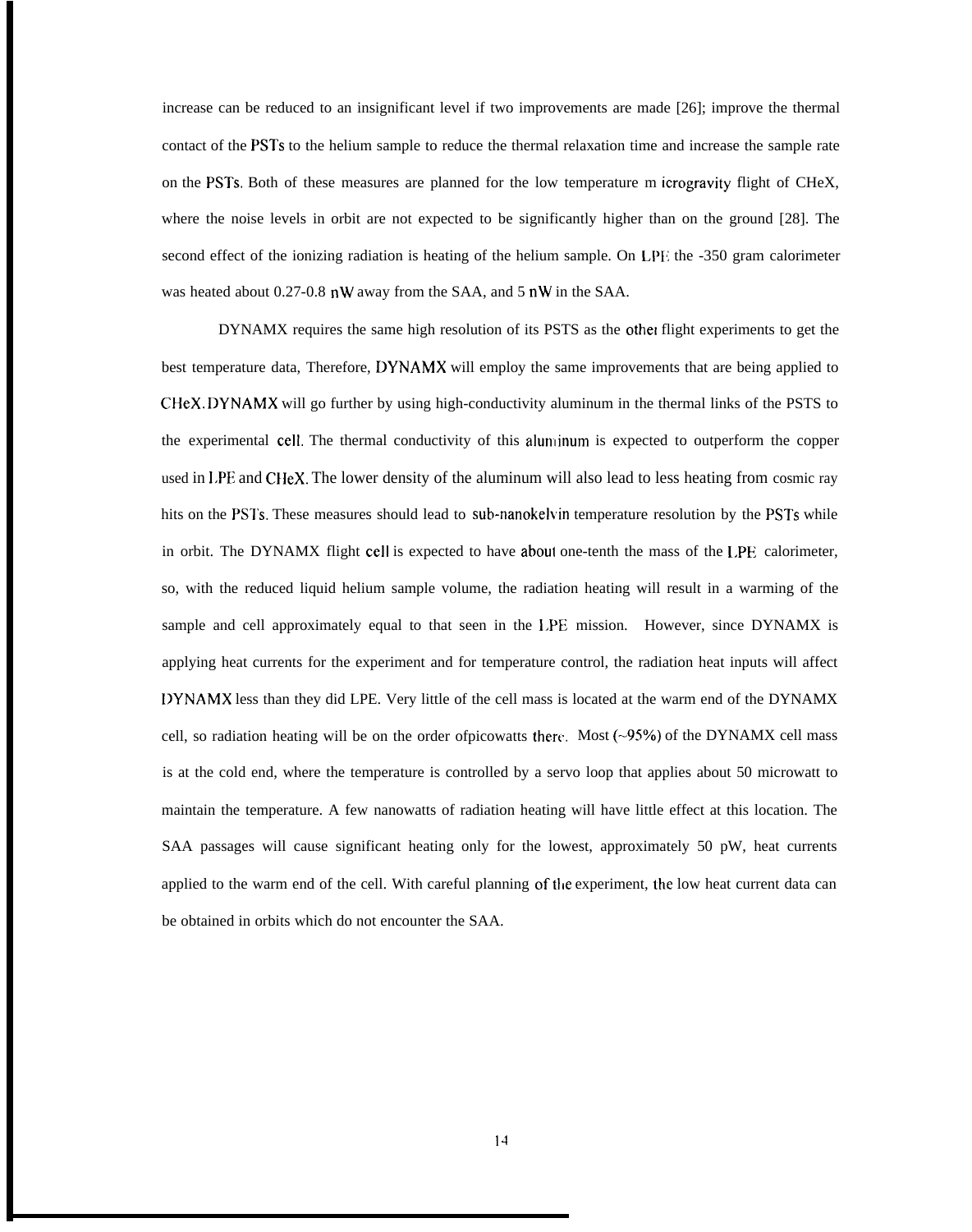# **ACKNOW1.EDGMENTS**

We gratefully acknowledge assistance from the Low Temperature Physics Group of the Jet Propulsion Laboratory. We would also like to thank Steven McCready for his useful comments. This work has been funded through the Flight Program of the Microgravity Science and Applications Division of NASA, and through the U.S. Department of Energy under Contract No. DE-AC04-76DP00789.

# **REFERENCES**

- [1] J. A. I.ipa, B. Leslie, and T. Wallstrom, Physics 107B: 331 (1981).
- [2] A. Onuki, J. Low Temp. Phys. 50:433 (1983); 5S: 309 (1 984), and references therein.
- [3] Available from Helium Operations, Bureau of Mines, Department of the Interior, 801 S. Fillmore, #500, Amarillo, Texas 79101-3545.
- [4] P. C. Hendry and P. V. E. McClintock, Cryogenics 25: 526(1 985).
- [5] V. L. Ginzburg and A. A. Sobyanin, J. Low Temp. Phys. 49:507 (1982),
- [6] G. Ahlcrs, Phys. Rev. 171:275 (1968),
- [7] I,ambda Point Experiment (LPE); Principal Investigator: J. Lipa, Stanford University.
- [8] Confined I lelium Experiment (CHeX); Principal Investigator: J. Lipa, Stanford University.
- [9] R. }Iaussmann and V. Dohm, Phys. Rev. Lett. 67:3404 (1991); Z. Phys. B87: 229 (1992).
- [10] R, llaussmann and V. Dohm, Phys. Rev. B 46:6361 (1992).
- [11 ] R. Duncan, G. Ahlers, and V. Steinberg, Phys. Rev. Lett. 60:1522 (1988).
- [ 12] R. Duncan, G, Ahlers, and V. Steinberg, Phys. Rev. Lett. 58:337 (1 987); R. Duncan and G. Ahlers, Jpn. J. Appl. Phys. [Suppl.] 26-3:363 (1987); Phys. Rev. B 43:7707 (1991).
- [ 13] M. Dingus, F. Zhong, and H. Meyer, J. Low Temp. Phys. 65: 185 ( 1986); F. Zhong, J. Tuttle, and 11. Meyer, J. Low Temp. Phys. 79:9 (1990); D. Murphy and H. Meyer, unpublished.
- [ 14] T. C. P. Chui, Q. Li, J. A. Lips, Jpn. J. Appl. Phys. [Suppl. ] 26-3:371 (1987); Q. Ii, '1', C. P. Chui, and J. A. I,ipa, Bull. Am. Phys. Sot. 33:1373 (1988).
- [15] D. Frank, and V. Dohm, Phys. Rev. Lett. 62:1864 (1989); Z. Phys. B84: 443 (1991).
- [16] G. Ahlers and R. V. Duncan, Phys. Rev. Lett. 61:846 (1988).
- [ 17] Q. Li, Ph, D. Thesis, Stanford University (1990), unpublished.
- [18] F-C. Liu and G. Ahlers, Physics B 194-196:597 (1994); and unpublished.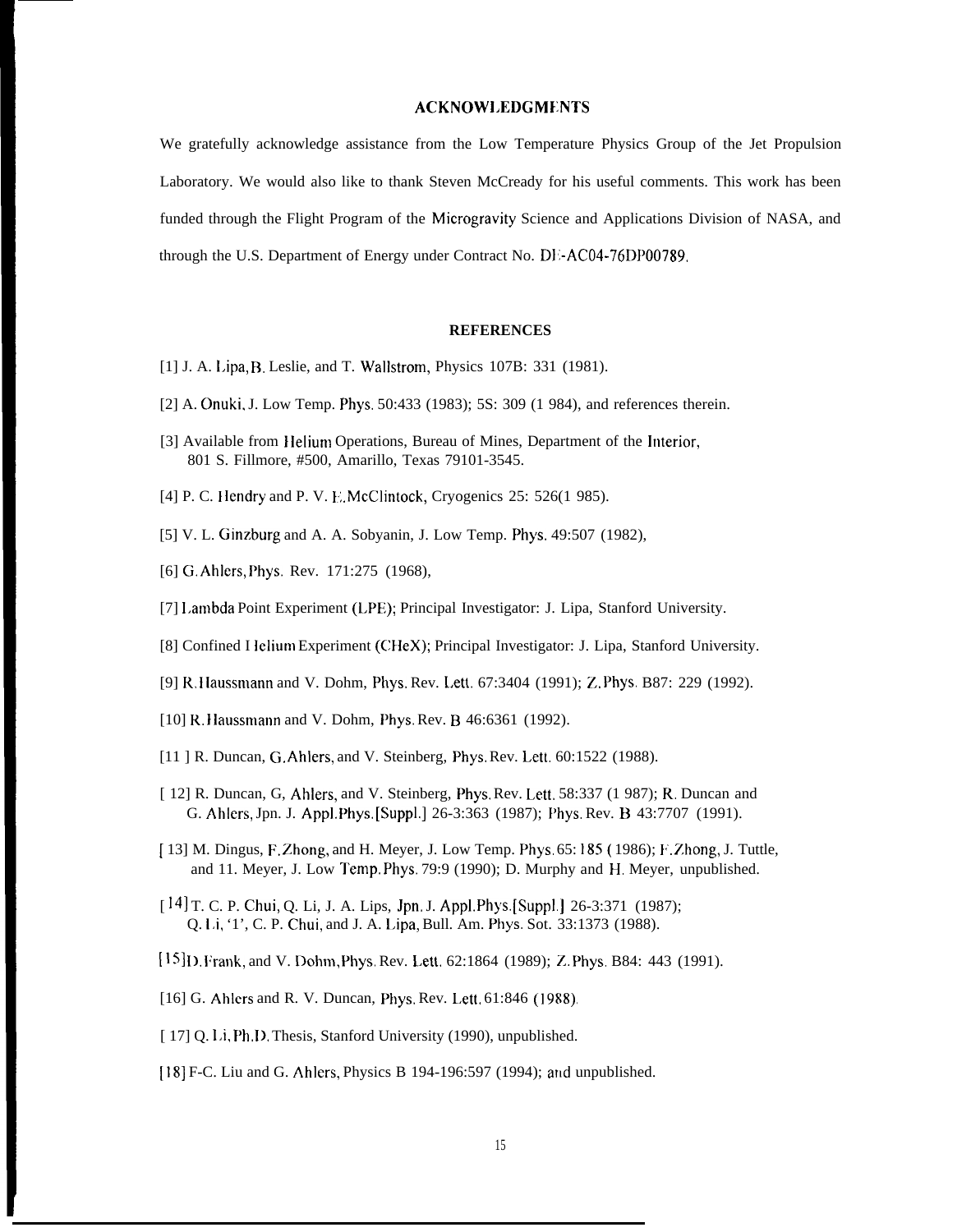[ 19] R. P. Behringer, Rev. Mod. Phys. 57: 657(1985).

.,

- [20] J. A. Lipa, "1.atnbda Point Flight Experiment Final Report," document LPE 192,STR, (Stanford lJniversity, 1994).
- [21 ] R. Duncan, Ph.D. Thesis, University of California at Santa Barbara (1 988), unpublished.
- [22] Y. S. Touloukian, R. W. Powell, C. Y. Ho, and P. G. Klemens, Thermophysical Properties of Matter, Volume 1, "Thermal Conductivity : Metallic Elements and Alloys" (1 F'I/Plenum, New York, 1 970).
- [23] F-C. Liu and G. Ahlers, unpublished,
- [24] R. Duncan, R. Akau, S. Gianoulakis, U. lsraelsson, and T. Chui, Physics B 194-196:603 ( 1994); and unpublished,
- [25] Pat R. Roach, J. B. Ketterson, and M. Kuchnir, Rev. Sci. inst. 43:898 (1972).
- [26] D. R. Swanson, J. A. Nissen, T. C. P. Chui, P. R. Williamson and J. A. Lipa, Physics B 194-196:25 (1994).
- [27] P. Roger Williamson, "Charged particle monitor measurements on the Lambda Point Experiment USMP- 1/S"1'S-52," Stanford Technical Report LPE193.STR (1 994).
- [28] P. Roger Williamson, private communication.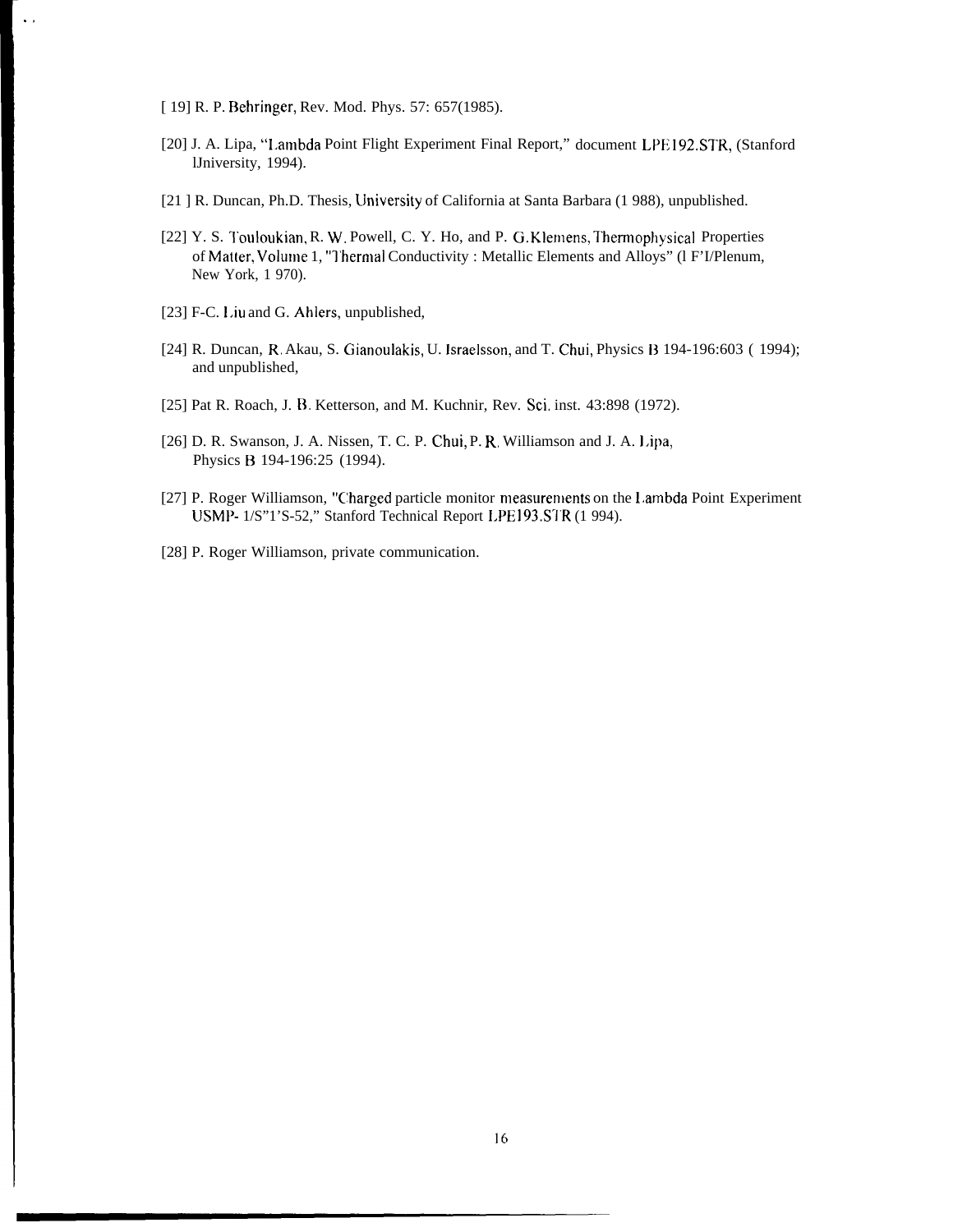## **FIGURE CAPTIONS**

Table 1: Variation of A with  $\delta$  and heat flux  $Q$ .

Figure 1: Schematic of the low temperature probe.

Figure 2: Photograph of the three types of paramagnetic salt thermometers. From top to bottom: toroidal PSI' with its shield, packed powder PST, and PST using crystalline CAB and a sapphire cylinder.

Figure 3: Experimental cell

Figure 4: Schematic cross-sectional view of cryogenic valve. The lower outlet is connected to the cell. Actuation outlet and second cell fill line outlet are superimposed in this view. The lower part of the valve is deliberately oversized to ease replacement of needle and seat.

Figure 5: Schematic representation of the thermal model. Each number represents a thermal node in the model. Q2, Q3, etc. represent the heat applied to a given node,

Figure 6: Simulation of the thermal profile near a sidewall platform. Each band represents a change of approximately 10 nanokelvin.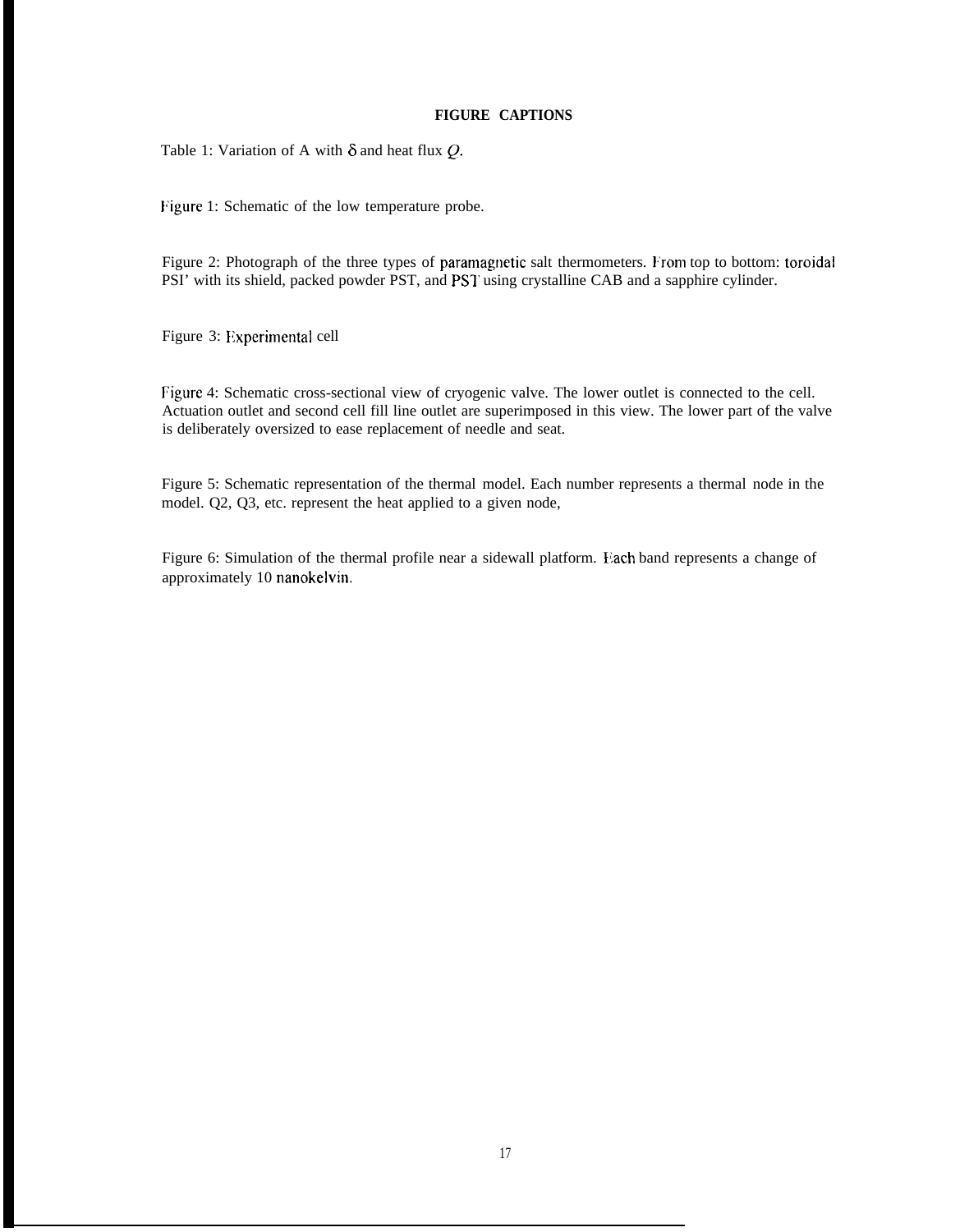| $\delta(\mu m)$ | $\Delta(\mu m)$<br>$Q = 0.1 \mu W/cm^2$ | $\Delta(\mu m)$ ,<br>$Q = 1.0 \mu W/cm^2$ |
|-----------------|-----------------------------------------|-------------------------------------------|
| $\bf{0}$        | $170 \pm 10$                            | 300 $\pm 10$                              |
| 50              | 160                                     | 290                                       |
| 100             | 135                                     | 270                                       |
| 500             | 145                                     | 270                                       |

٦,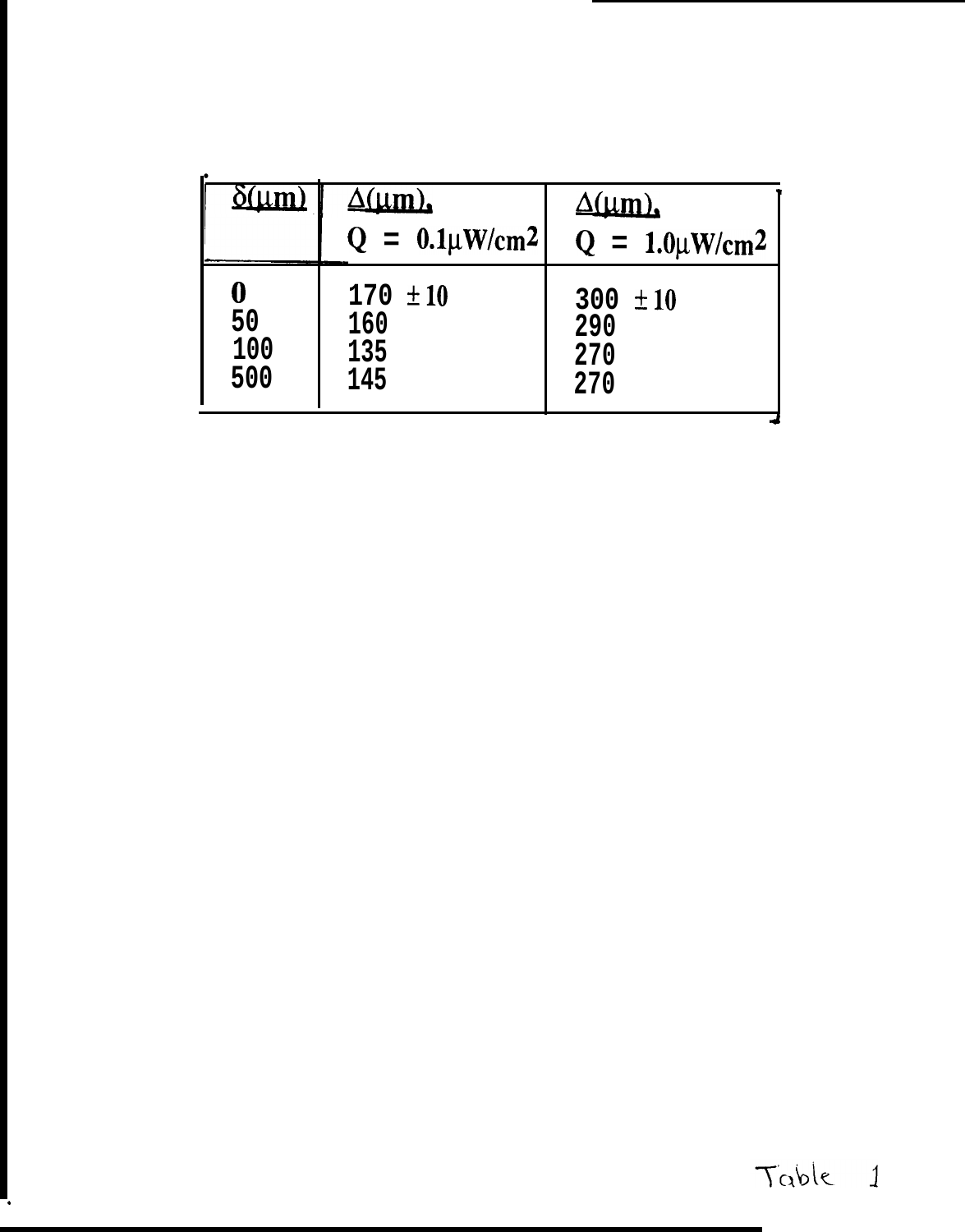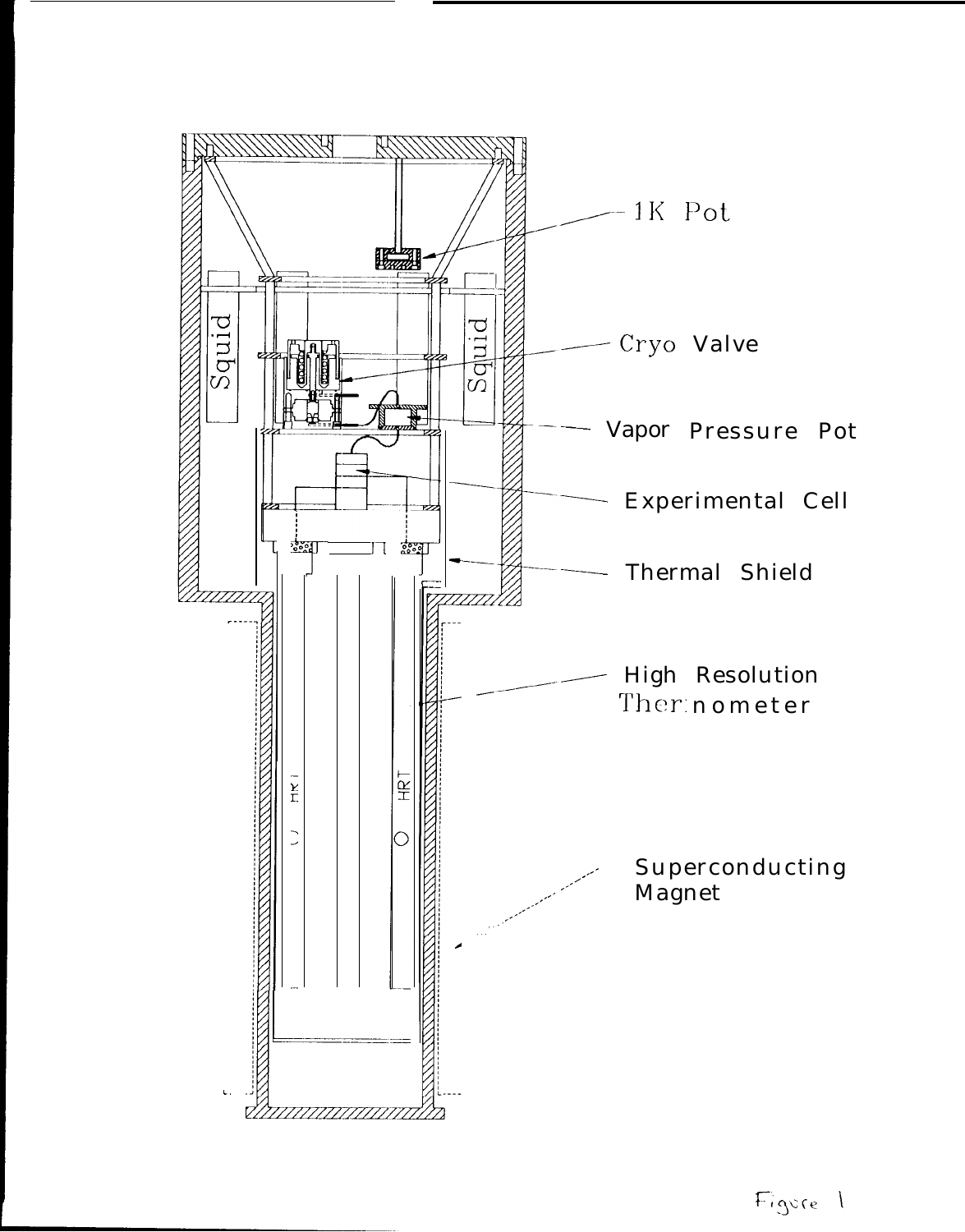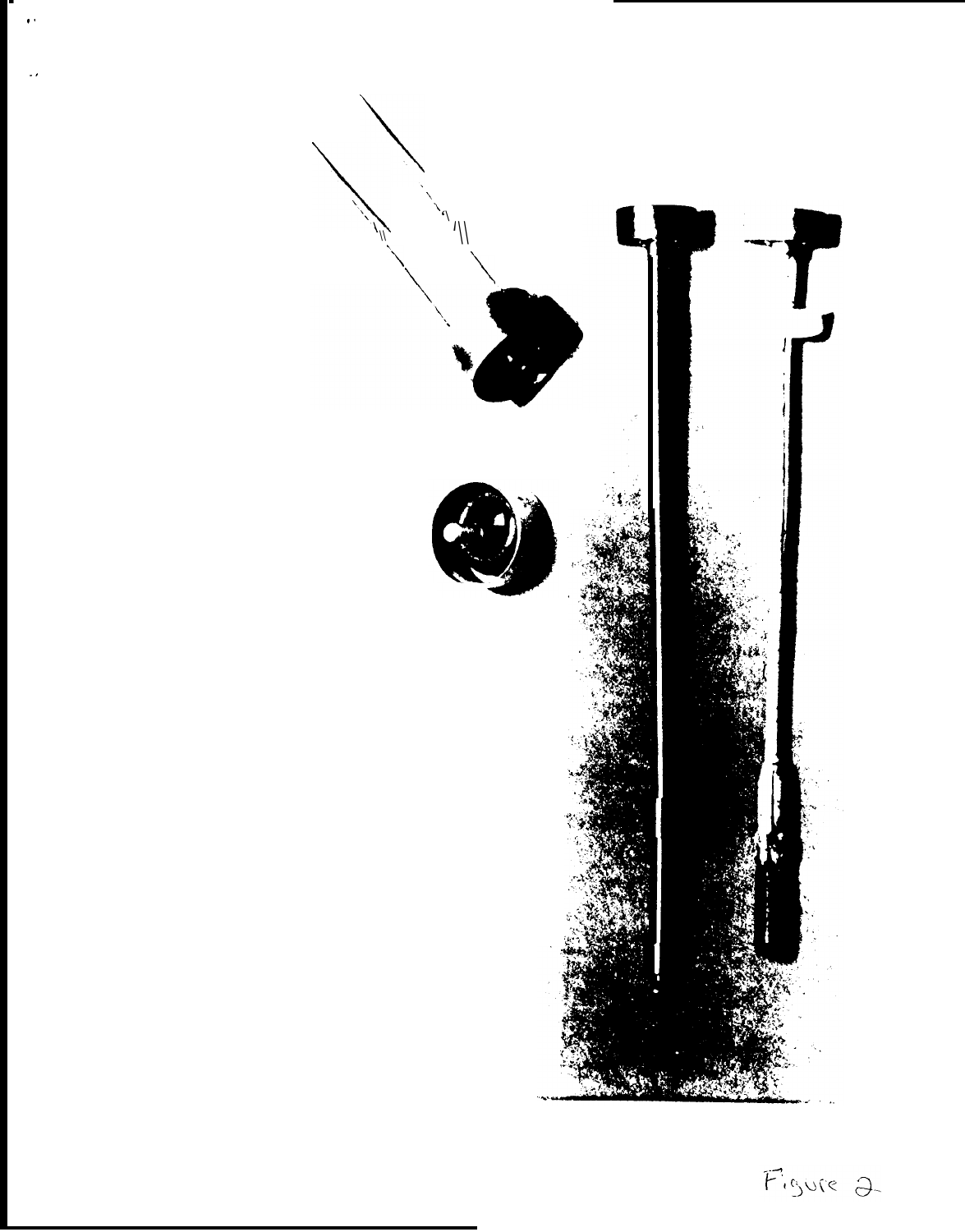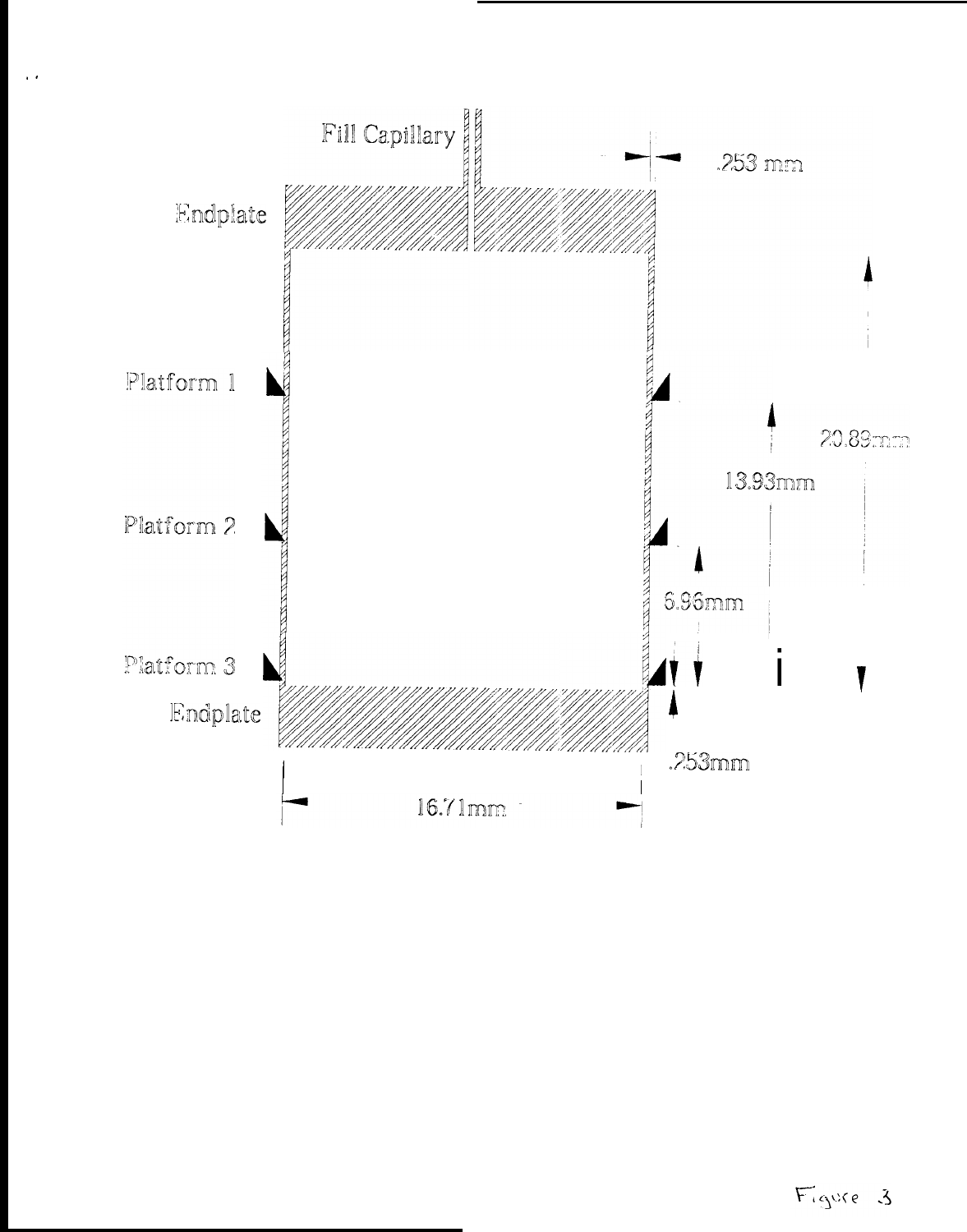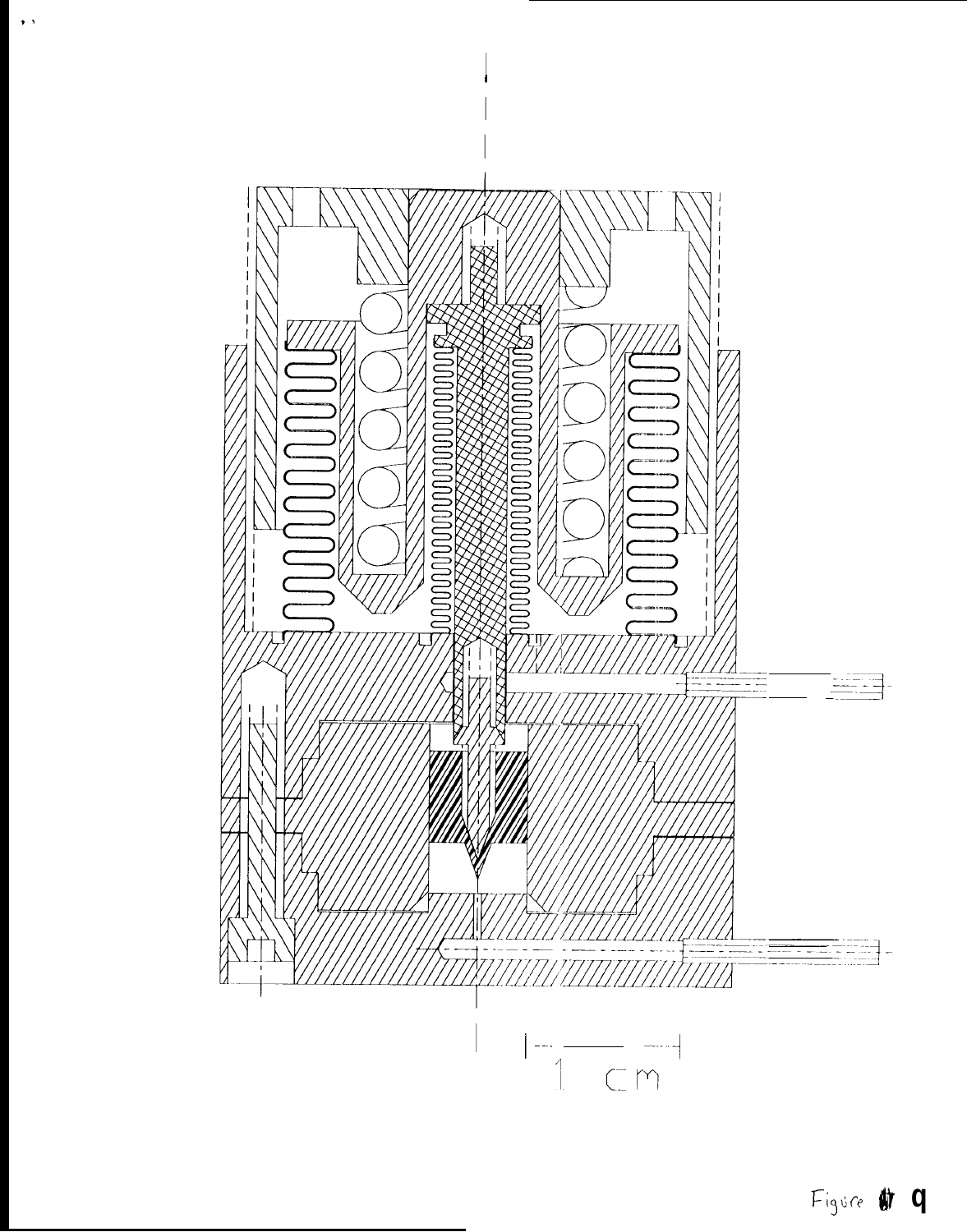

 $\mathbf{1}$  ,



Figure 45